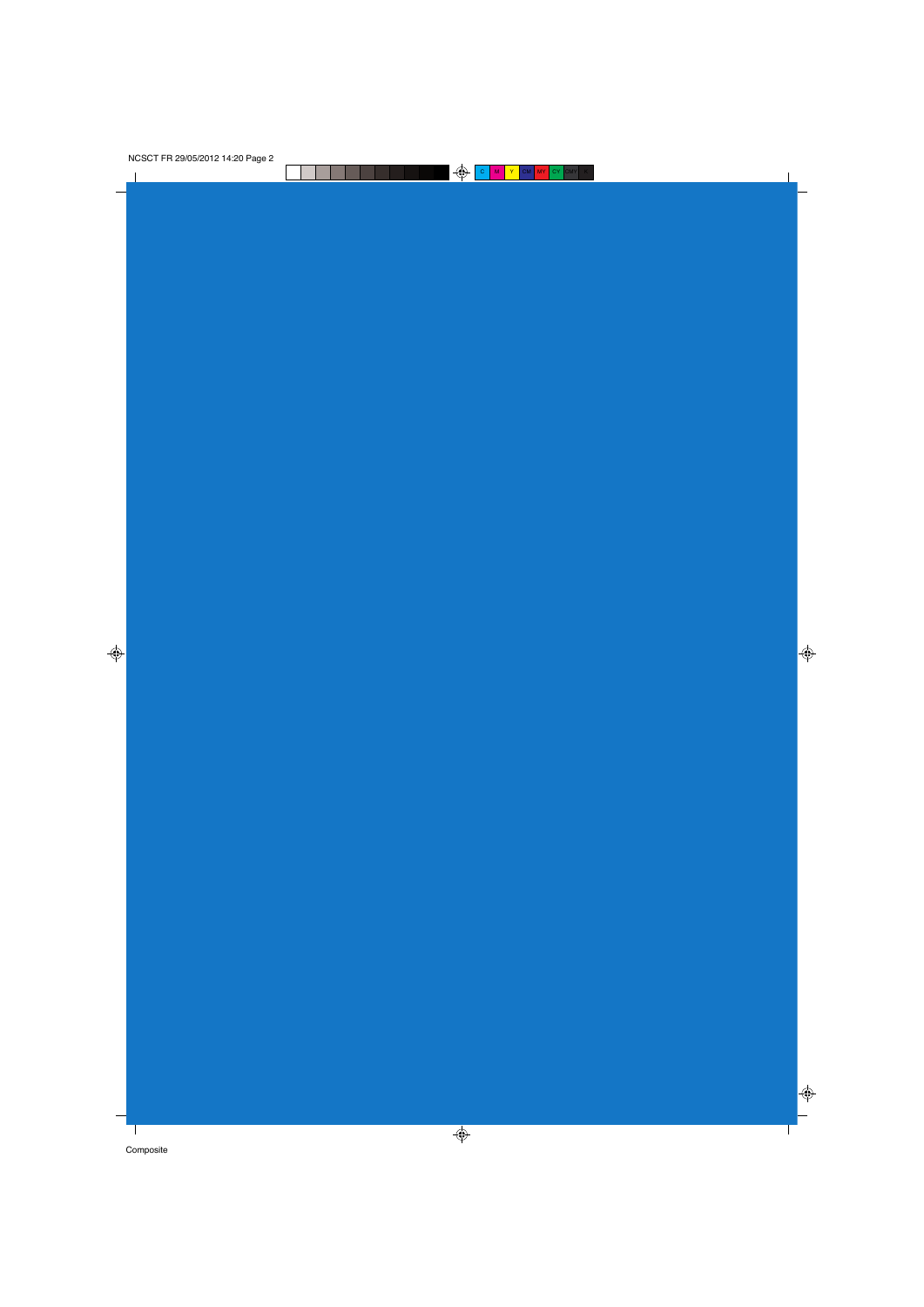# **Contents**

| 1. | <b>Introduction</b>                                       |                                                              |    |
|----|-----------------------------------------------------------|--------------------------------------------------------------|----|
| 2. | <b>Background and Key Performance Indicators</b>          | 5                                                            |    |
| 3. | <b>NCSCT Functions</b>                                    |                                                              | 8  |
|    | 3.1                                                       | Personnel and Management                                     | 8  |
|    | 3.2                                                       | Communication and Engagement                                 | 8  |
|    | 3.3                                                       | Internal Quality Assurance Programme                         | 10 |
|    | 3.4                                                       | <b>NCSCT Outputs</b>                                         | 10 |
| 4. | <b>NCSCT Training and Assessment Programme</b>            |                                                              |    |
|    | 4.1                                                       | Training and Assessment Programme                            | 14 |
|    | 4.2                                                       | Face-to-Face Training Programme                              | 17 |
|    | 4.3                                                       | <b>Specialty Modules</b>                                     | 21 |
| 5. | NCSCT Work on Key Performance Indicators to 31 March 2012 |                                                              |    |
|    | 5.1                                                       | Complete delivery of training for NHS stop smoking workforce | 22 |
|    | 5.2                                                       | Establish accreditation systems for courses and providers    | 22 |
|    | 5.3                                                       | Activities throughout the life of the project                | 24 |
| 6. |                                                           | <b>NCSCT Research and Evaluation</b>                         | 25 |
| 7. |                                                           | <b>Acknowledgements</b>                                      | 30 |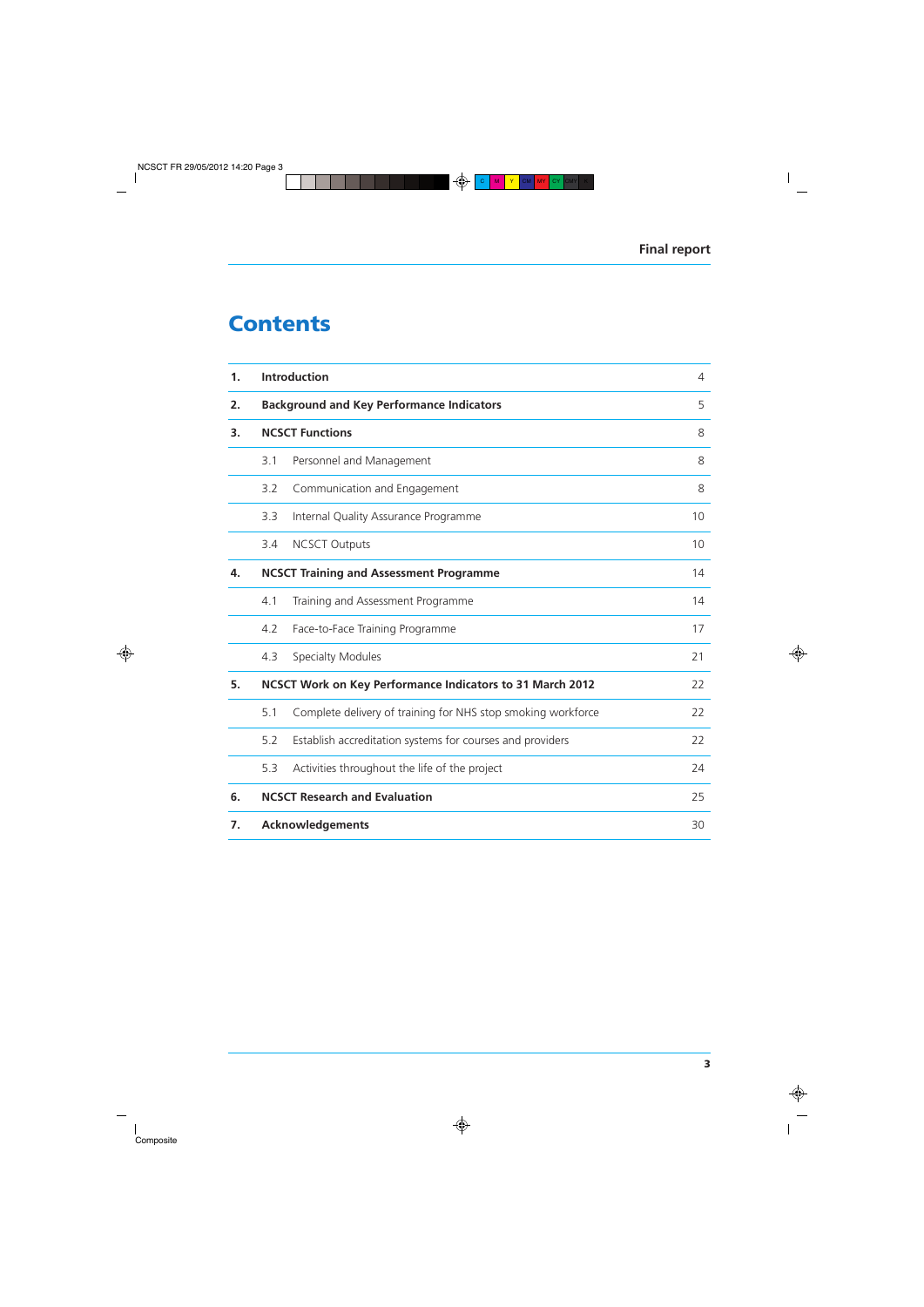# **1. Introduction**

This is the final quarterly report of the three-year Department of Health funded period of operation for the NHS Centre for Smoking Cessation and Training (NCSCT) and relates to the period 1 January to 31 March 2012.

This report will also act as a final report for the Department of Health, will summarise the main activities of the NCSCT between 1 April 2009 and 31 March 2012 as they relate to key performance indicators and will discuss the future direction of the centre.

This quarterly report will:

- Provide an account of the functions of the NCSCT for the preceding (fourth) quarter of 2011–12
- Summarise the activities of the NCSCT throughout the three-year Department of Health funded period (2009–10 to 2011–12)
- Assess NCSCT achievements as they relate to the original key performance indicators
- Provide a review of the developments of the NCSCT Training and Assessment Programme
- Outline progress with the NCSCT research plan
- Include reference to any NCSCT outputs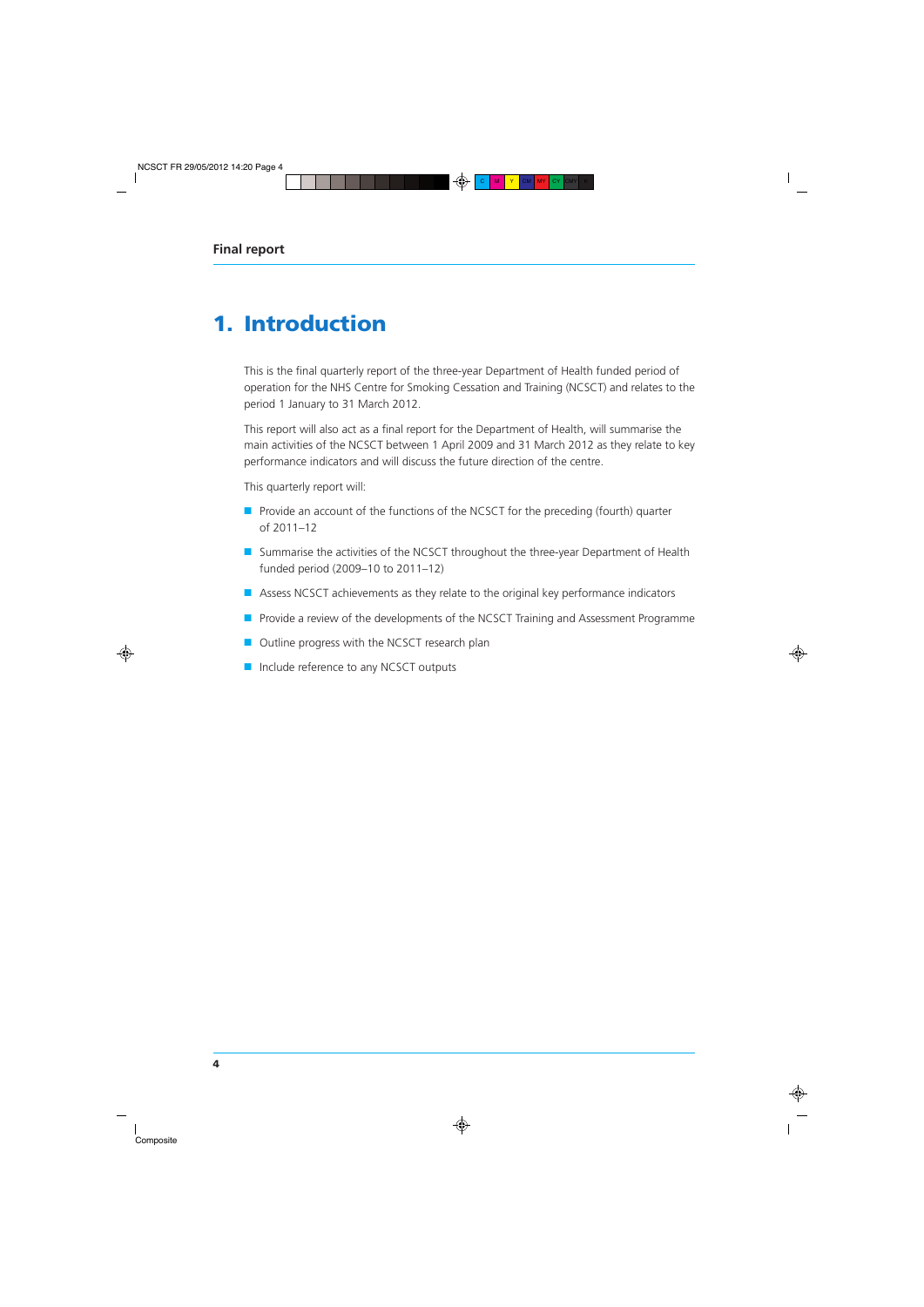# **2. Background and Key Performance Indicators**

The contract to run the NCSCT was awarded by the Department of Health (DH) to the consortium led by University College London (UCL) on 30 March 2009.

For reference purposes the Key Performance Indicators (KPIs), as agreed between UCL and DH, are listed here:

#### **1. Establish the NCSCT by 30 June 2009**

KPI achieved and detailed in the first quarterly report (30 June 2009). Updates on the staffing and management of the NCSCT have been included in all subsequent quarterly reports.

### **2. Establish effective communication relationships with important national stakeholders and outline strategy by 30 June 2009**

KPI achieved and detailed in the first quarterly report (30 June 2009). Updates on the NCSCT communication and engagement strategy have been included in all subsequent quarterly reports.

#### **3. Establish internal quality assurance programme by 30 September 2009**

KPI achieved. The NCSCT's quality management aspirations and strategy are detailed in the second quarterly report (30 September 2009). The NCSCT is an ISO 9001 certified organisation (the internationally recognised standard for quality management systems) and updates on the quality management system have been included in all subsequent quarterly reports.

# **4. Have available results of training needs assessment by 30 September 2009** KPI achieved and the training needs assessment is presented as a separate report accompanying the second quarterly report (30 September 2009).

### **5. Publish national standards for training for the NHS Stop Smoking workforce by 31 December 2009**

KPI achieved and the NCSCT Training Standard was presented as a separate document accompanying the third quarterly report (31 December 2009). The Training Standard translated the identified smoking cessation competences developed by the NCSCT into learning outcomes and the NCSCT Training and Assessment programmes are all based upon these evidence-based behaviour change techniques. Hard copies of the Training Standard were disseminated to the field and it remains available on our website. The NCSCT Training Standard has been updated as new evidence on behaviour change techniques becomes available.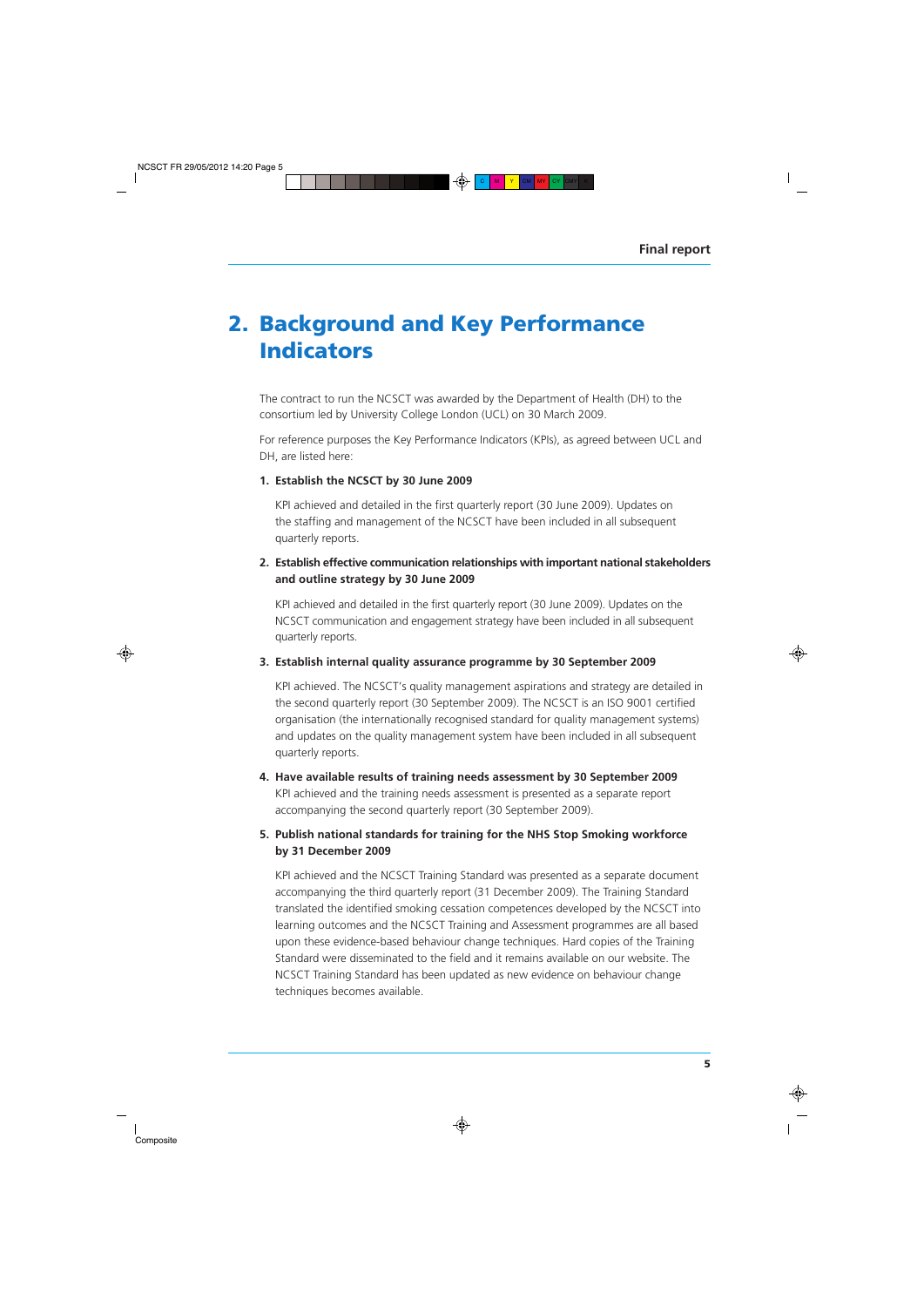#### **6. Provide a costed training plan for NHS Stop Smoking workforce by 31 December 2009**

KPI achieved. The NCSCT Costed Training Delivery Plan was presented as a separate document accompanying the third quarterly report (31 December 2009) and approved by the NCSCT Steering Committee. Progress against this plan and headline budget status has been reported in all subsequent quarterly reports.

### **7. Develop a provisional exit strategy and sustainable long-term programme by 31 December 2009**

KPI achieved and the NCSCT Exit and Sustainability Strategy is presented as a separate document accompanying the third quarterly report (31 December 2009). The NCSCT Exit and Sustainability Strategy was developed based on the identified training needs of NHS Stop Smoking Services (SSS) for the period to 31 March 2012 and the predicted needs of the NHS service network from 2012–2015. Whilst it was, and remains, difficult to predict the political and delivery landscapes that will apply beyond the current contract, it seems clear that a number of NCSCT products and services will continue to be relevant to service improvement.

#### **8. Pilot the training, and evaluate the training by 31 March 2010**

KPI achieved and reported in the fourth quarterly report (31 March 2010).

#### **9. Establish methods for evaluating the effectiveness of training by 31 March 2010**

KPI achieved and the methods for evaluating the NCSCT training and assessment programme are included as an appendix to the fourth quarterly report (31 March 2010). The programme for evaluating performance of practitioners taking the NCSCT online and face-to-face training courses has been continuously carried out and reported in subsequent quarterly reports.

#### **10. Commence delivery of Training from 1st April 2010**

KPI achieved and reported in the fourth quarterly report (31 March 2010).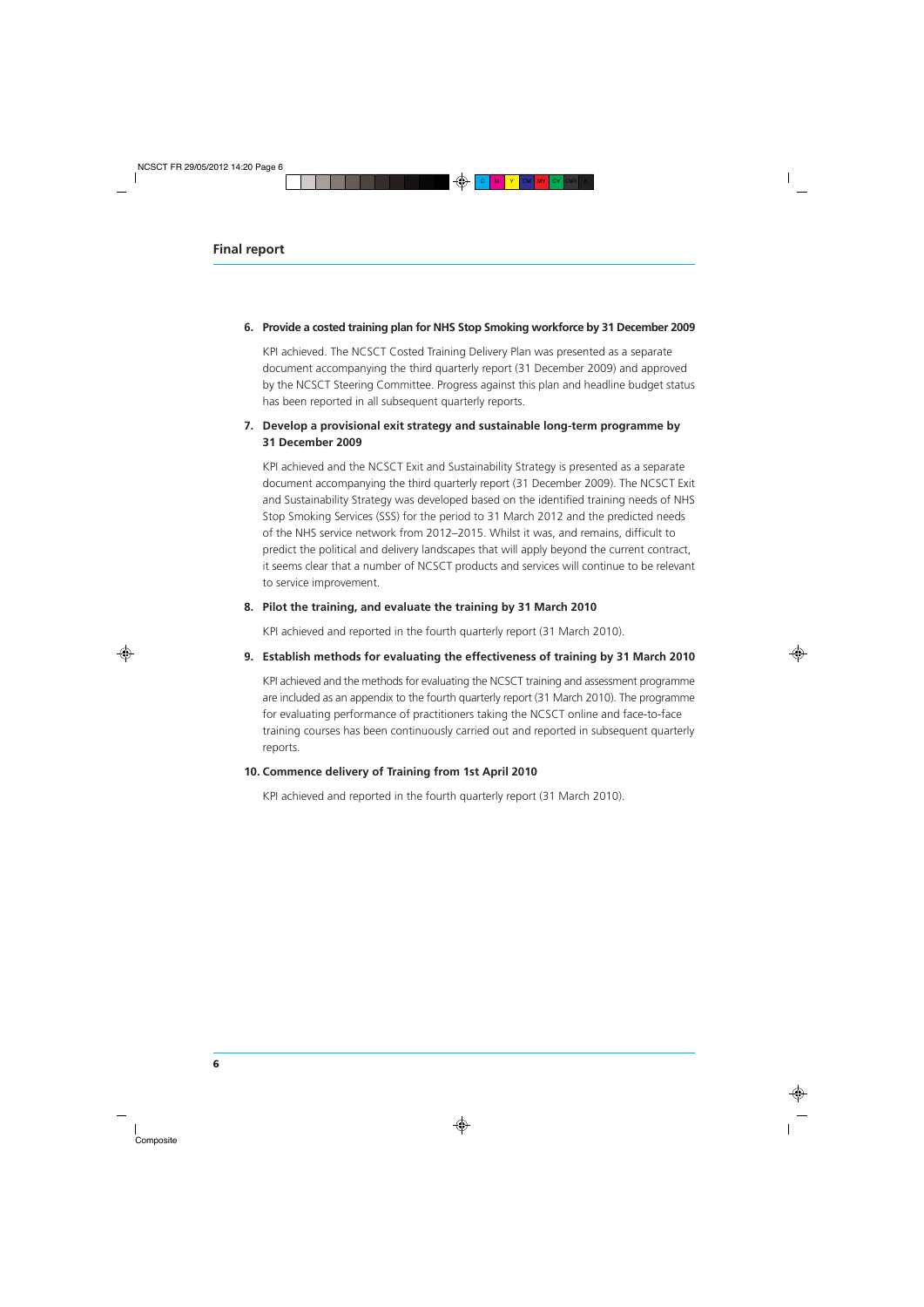#### **11. Complete delivery of training for the NHS stop smoking workforce by 31 March 2012**

[Note: At the NCSCT Steering Committee meeting on 12 September 2011 it was agreed that the deadline for delivering the training could be extended until June 2012 because of the busy quit period for stop smoking services that runs from January to March]

To date (31 March 2012) 9,227 people have registered with the NCSCT and 4,998 have taken and passed the Stage 1 (knowledge) assessment. The Stage 2 (practice) assessment was launched on 31 March 2012 and practitioners gaining Full NCSCT Certification will be posted on the NCSCT website. To date (31 March 2012) 6,656 people have viewed the NCSCT Very Brief Advice (VBA) promotional film (30 seconds to save a life) and 1,981 have taken and passed the assessment of the VBA online training module. A secondhand smoke training module was completed on 31 March 2012 and will released in May 2012.

#### **12. Establish accreditation systems for courses and providers by 31 March 2012**

[Note: As our trainers are engaged in delivering the NCSCT face-to-face courses in behavioural support through to May 2012 (see above) we sought and gained approval from the NCSCT Steering Committee to pilot the online element of the Train the Trainers course before 31 March 2012 and hold the first face-to-face NCSCT Train the Trainers course in the summer of 2012]

Content for the online element of the NCSCT Train the Trainers course was made available to our lead trainers on 31 March 2012. This will be reviewed and revised by 30 April 2012 and then piloted by our wider group of trainers prior to the first face-to-face in the summer of 2012. Following a review of this process it is expected that the NCSCT Train the Trainers course will be made available before the end of 2012.

# **13. Throughout the life of the project: a) maintain communications with key stakeholders and the NHS stop smoking workforce; b) contribute to national policy as required and as appropriate**

KPI achieved and where relevant these activities have been reported in all quarterly reports.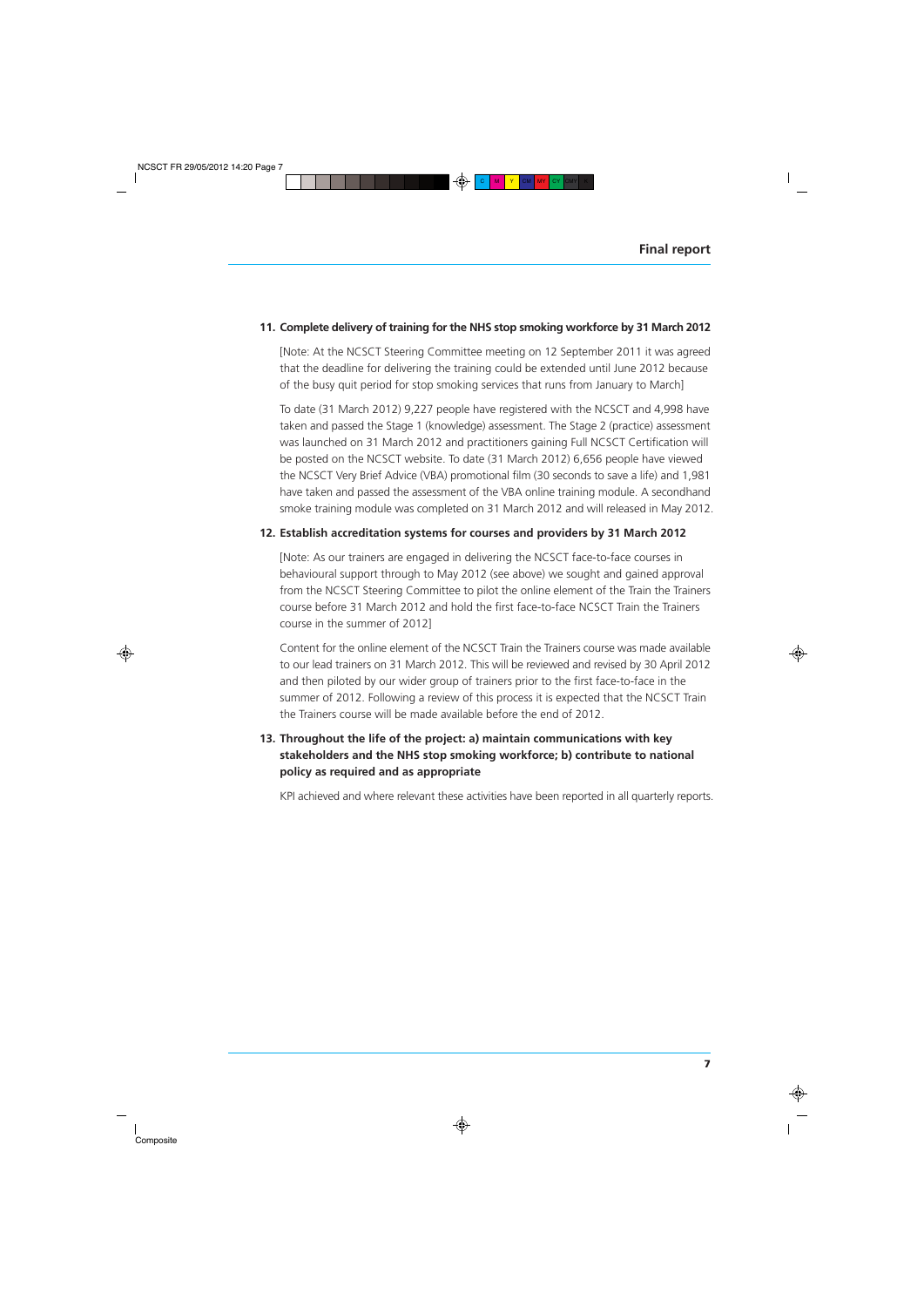# **3. NCSCT Functions**

Because much of the work of the NCSCT is on-going and developmental, each quarterly report has provided a review of NCSCT functions carried out during the previous quarter. This report does likewise but also attempts to describe what we foresee the functions of the NCSCT will be in the short to medium term future.

#### **3.1 Personnel and Management**

Unfortunately, in the absence of on-going funding there have been a number of forced redundancies during this quarter. We would like to express our thanks to the following staff for their hard work for, and commitment to, the NCSCT: Jennie Kenyon (Training Delivery Manager), Michelle Spencer-Williams (Operations Manager) and Máirtín McDermott (Research Associate).

From 1 April 2012 the NCSCT will no longer be hosted by UCL and this hosting facility will be provided by the NCSCT Community Interest Company.

#### **3.2 Communication and Engagement**

Key activities this quarter include:

- Six further face-to-face courses in behavioural support involving 175 staff from 35 services were run this quarter; a further four courses are planned through to May 2012 to complete the NCSCT training delivery plan. At this point the NCSCT will have delivered 37 face-toface courses in behavioural support to over 1,000 practitioners from 100 services. An evaluation of the effectiveness of these courses is reported in section 4.2 of this report and a paper reporting these findings is under review with the Journal of Smoking Cessation.
- Selected presentations to the field this quarter include:
	- Workshop *Behaviour Change Techniques: a reliable method for specifying the content of complex behaviour change interventions* at the British Psychological Society's Division of Health Psychology conference (FL)
	- Presentation at the ASH Seminar on Smoking and Pregnancy (AMc)
	- Pre-conference workshop *Advancing the Science and Practice of Behavioral Support for Smoking Cessation* at the Society for Research on Nicotine and Tobacco (SRNT) Annual Meeting 2012 (SM, RW)
	- Symposium *Translating evidence of effectiveness of behavior change interventions for smoking cessation into a national programme* at the Society for Research on Nicotine and Tobacco (SRNT) Annual Meeting 2012 (SM, RW, AMc, FL, LB)
	- Symposium *Competence-based training for a national stop smoking service: an English case study* at the World Conference on Tobacco or Health (AMc)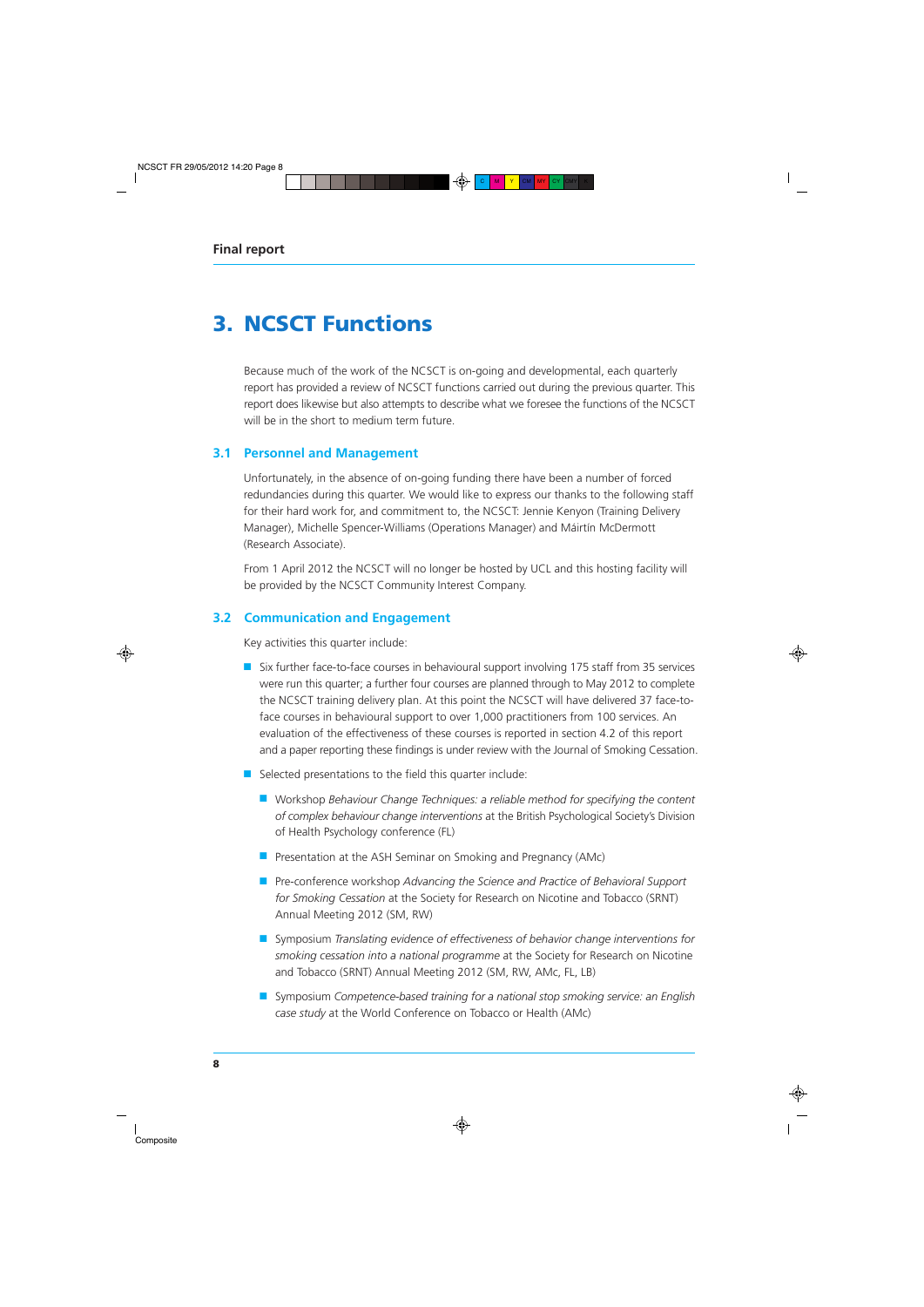- The third quarterly report of the third year of operation for the NCSCT relating to the period 1 October to 31 December 2011 was made available on the NCSCT website
- From the website going live on 25 June 2009 to date (31 March 2012) there have been a total of 112,176 site visits. This includes 26,436 this quarter (71% more than the previous quarter). From the website going live on 25 June 2009 to date (31 March 2012) there have been 49,259 unique visits to the website including 14,237 this quarter (75% more than the previous quarter)
- The website remains at the centre of what the NCSCT does and development this quarter to combine the training and research functions of the centre with the delivery functions of the NCSCT Community Interest Company has resulted in a comprehensive website that provides unparalleled training, research and delivery resources for the field
- Over the past quarter we have received 219 enquiries by telephone and 643 via email. We aim to answer all enquiries immediately; where this is not possible we provide a timeframe for when that enquiry will be answered
- There remains a high number of enquiries with the majority relating to the following issues:
	- Registrants being unable to access their account (e.g. forgetting passwords and/or username)
	- Registrants wanting to know when the Stage 2 Assessment will be available
	- Managers wanting to know whether a trainee has passed the assessment
- Other general enquiries that we received mainly concern eligibility for NCSCT training, when the Train the Trainer course will be available and what the future holds for the NCSCT
- Our strategy of emailing the large number of trainees last quarter who had registered with the NCSCT, but had not yet taken the Stage 1assessment, to encourage them to do so before the launch of the Stage 2 Assessment has led to a significant rise in the number of practitioners taking the Stage 1 Assessment (a 74% increase on the previous quarter)
- We also provided reports to each PCT on how many of their practitioners had registered with the NCSCT and how many had passed the Stage 1 Assessment. This has contributed to a significant increase in Stage 1 Assessment passes (a 79% increase on the previous quarter) with one service, in particular, increasing the number of NCSCT Stage 1 Certified practitioners by tenfold. Currently the PCTs with the highest uptake have over 100 advisors, both specialist and community, who are NCSCT Stage 1 Certified; one PCT has 232 practitioners who are NCSCT Certified

Our mailing list contains the contact details of nearly 10,000 practitioners, managers and commissioners and has been used by organisations, policy makers and academics as a means of communication to the field.

From 1 April 2012 the NCSCT will be known as the National Centre for Smoking Cessation and Training. Necessary changes will be made to the website and materials, and this change of name and future plans will be communicated to the field.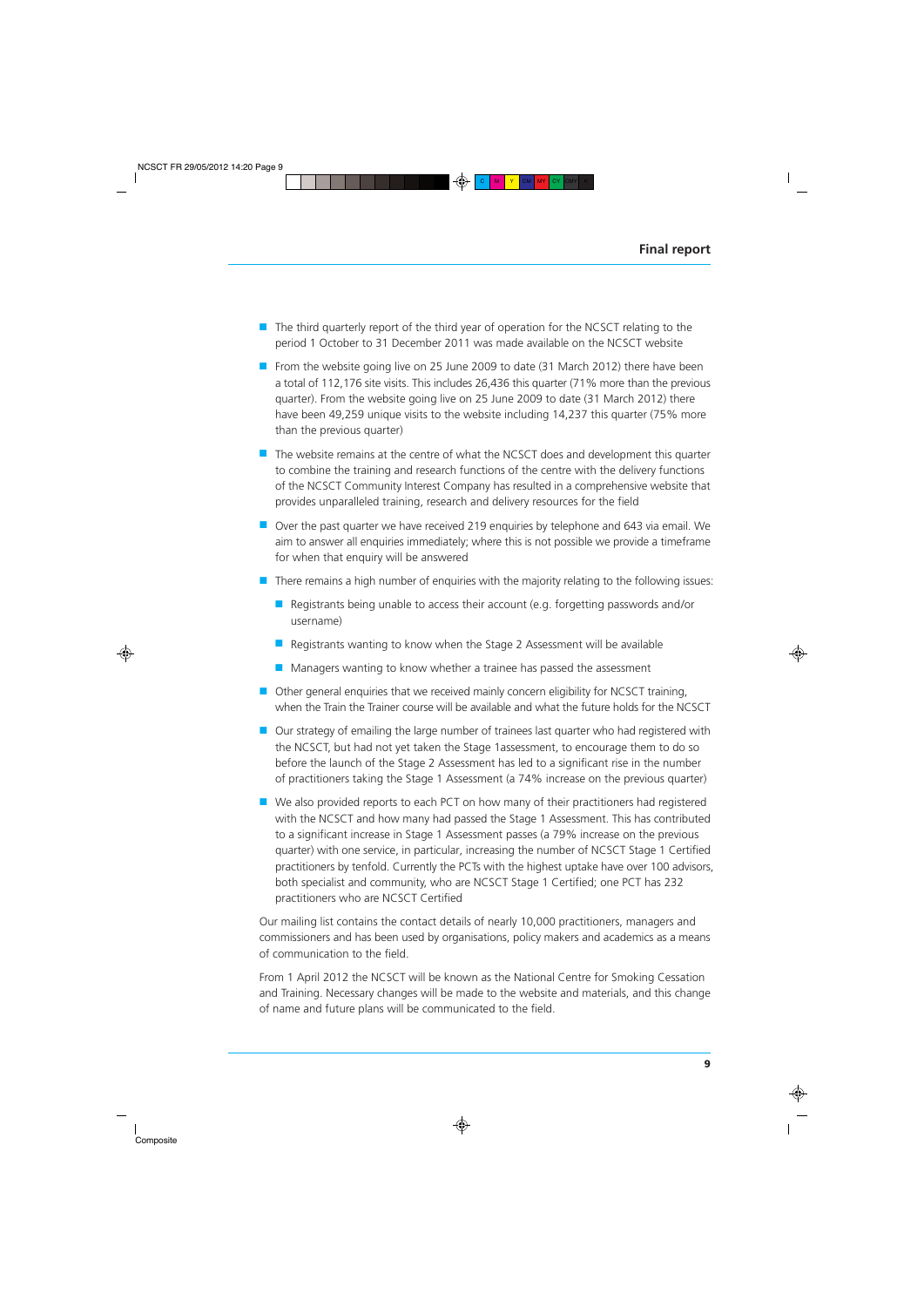### **3.3 Internal Quality Assurance Programme**

A summary internal audit of the NCSCT's quality management system (ISO 9001) took place in February 2012 in accordance with P42 Internal Quality Audits procedure.

The audit enabled the NCSCT to assess the adequacy of the quality management system and the level of compliance. None of the findings from the audit were considered significant or raised any concerns. Actions have now been specified against the findings and these will be completed in the next quarter. There is also on-going work to refine our procedures as working practices are developed.

The next BSI Surveillance visit planned for March 2012 was postponed because of the disruption of redundancies and the exceptionally heavy workload of the NCSCT this quarter. At the time of writing a date has yet to be agreed for the next formal audit of the NCSCT quality management system.

### **3.4 NCSCT Outputs**

The following briefing documents are all available in html and PDF versions on the resources section of the NCSCT website:

- 1. Smoking and bone health
- 2. Smoking reduction
- 3. Combination nicotine replacement therapy
- 4. Cardiovascular disease and varenicline (Champix)
- 5. Smoking cessation interventions involving significant others: the role of social support
- 6. Varenicline: effectiveness and safety
- 7. Cost effectiveness of stop smoking medications

The last briefing in the list was added during this quarter and two further briefings will be made available in the near future:

- 1. The 'not-a-puff' rule
- 2. Content, length and payments for smoking cessation interventions

An agreement has been reached with the *Journal of Smoking Cessation* to publish these briefings in the journal as research reports.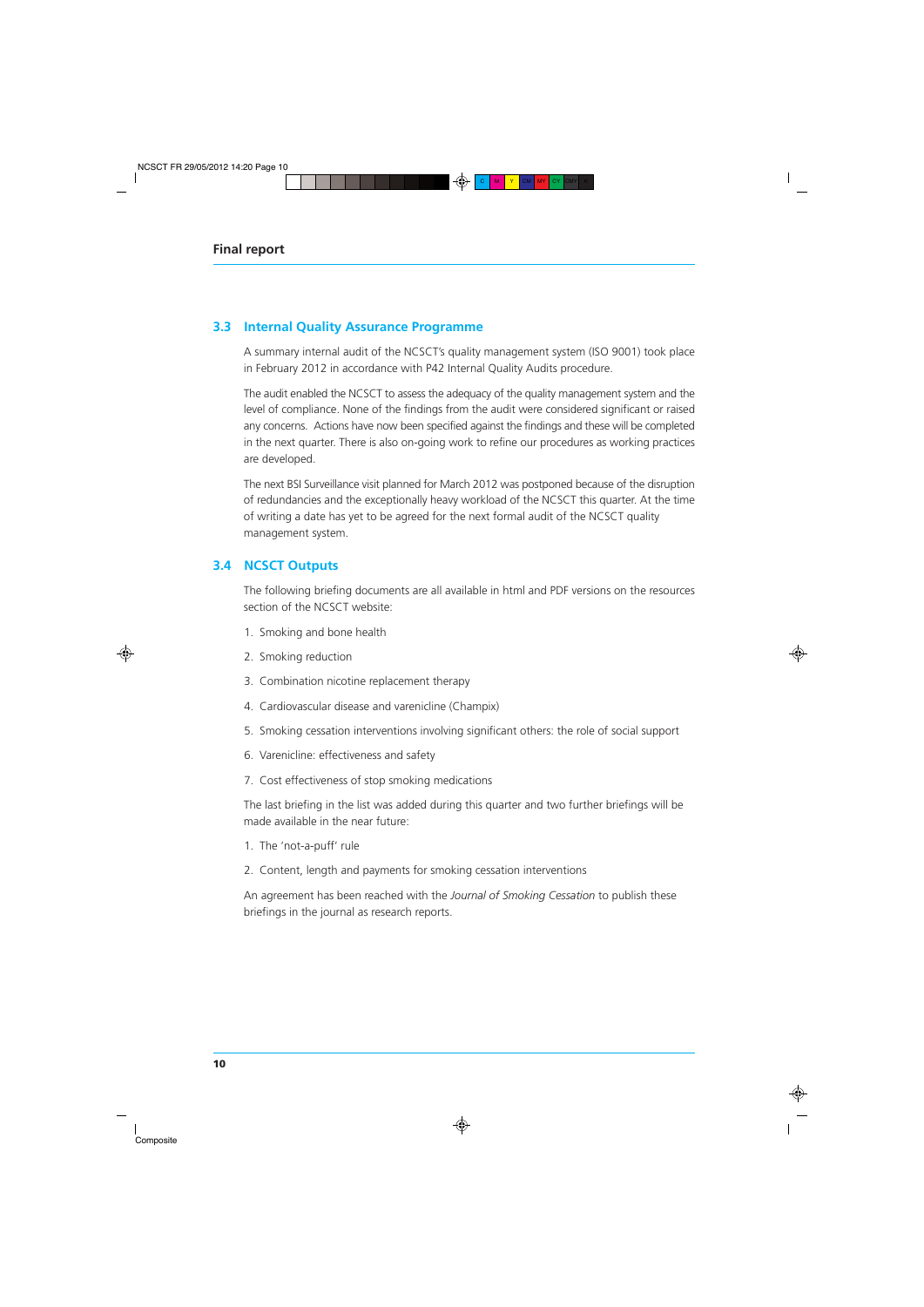The following papers are either in preparation or have been submitted (listed last); or have been accepted for publication or are published in academic journals (listed in reverse date order):

|    | <b>Citations</b>                                                                                                                                                                                                                                                                      | <b>Key findings</b>                                                                                                                                                                                                                                                                                                |
|----|---------------------------------------------------------------------------------------------------------------------------------------------------------------------------------------------------------------------------------------------------------------------------------------|--------------------------------------------------------------------------------------------------------------------------------------------------------------------------------------------------------------------------------------------------------------------------------------------------------------------|
| 1. | McDermott, M., West, R., Thomson, H. &<br>McEwen, A. (In press) Translating evidence-<br>based guidelines into practice: A survey of<br>commissioners and managers of English Stop<br>Smoking Services. BMC Public Health                                                             | A substantial part of commissioning of Stop<br>Smoking Services in England appears to take place<br>without adequate consultation of evidence-based<br>guidelines or specification of the service to be<br>provided. This may account for at least some of<br>the variation in success rates.                      |
| 2. | Brose, L.S., McEwen, A. & West, R. (In press).<br>Does it matter who you see to help you stop<br>smoking? Short-term quit rates across<br>specialist Stop Smoking Practitioners in England.<br><b>Addiction</b>                                                                       | Individual specialist practitioner explained 7.6%<br>of the variance in quit rates after adjusting for<br>client demographics, intervention characteristics,<br>and practitioner and service variables. It is<br>important to examine what underlies these<br>differences so as to improve selection and training. |
| 3. | Brose, L.S., West, R., Michie, S., Kenyon, J.<br>A.M.K & McEwen, A. (In Press). Effectiveness<br>of an online knowledge training and<br>assessment program for stop smoking<br>practitioners. Nicotine and Tobacco Research,<br>Online first 16 Jan 2012, doi: 10.1093/ntr/ntr286     | Knowledge required to deliver effective stop<br>smoking intervention is improved by using the<br>National Centre for Smoking Cessation and<br>Training online training program for English<br>smoking cessation practitioners. Practitioners with<br>all levels of prior knowledge benefit.                        |
| 4. | McDermott, M., West, R., Brose, L.S.<br>& McEwen, A. (2012) Self-reported practices,<br>attitudes and levels of training of practitioners<br>in the English NHS Stop Smoking Services.<br>Addictive Behaviors, 37(4), 498-506. doi:<br>http://dx.doi.org/10.1016/j.addbeh.2012.01.003 | There are significant deficiencies in training and<br>supervision of Stop-Smoking Practitioners in<br>England, more so for 'community' (for whom<br>smoking cessation is a small part of their role)<br>than 'specialist' practitioners.                                                                           |
| 5. | Lorencatto, F., West, R., & Michie S. (In Press)<br>Specifying evidence-based behaviour change<br>techniques for smoking cessation in pregnancy.<br>Nicotine and Tobacco Research, Online first<br>7 Feb, 2012 doi: 10.1093/ntr/ntr324                                                | Whilst behaviour change techniques associated<br>with effective smoking cessation support in<br>pregnancy can be identified from high quality<br>randomised controlled trials, English Stop-Smoking<br>Services appear to use only a proportion of these.                                                          |
| 6. | Beard E, McDermott M, McEwen A, West R<br>(In Press) Beliefs of stop smoking practitioners<br>in United Kingdom on the use of nicotine<br>replacement therapy for smoking reduction.<br>Nicotine and Tobacco Research, Online first<br>16 Dec 2011, doi: 10.1093/ntr/ntr260           | A significant minority of stop smoking practitioners<br>and stop smoking managers believe that NRT use<br>for smoking reduction can be harmful to health<br>and undermine smoking cessation.                                                                                                                       |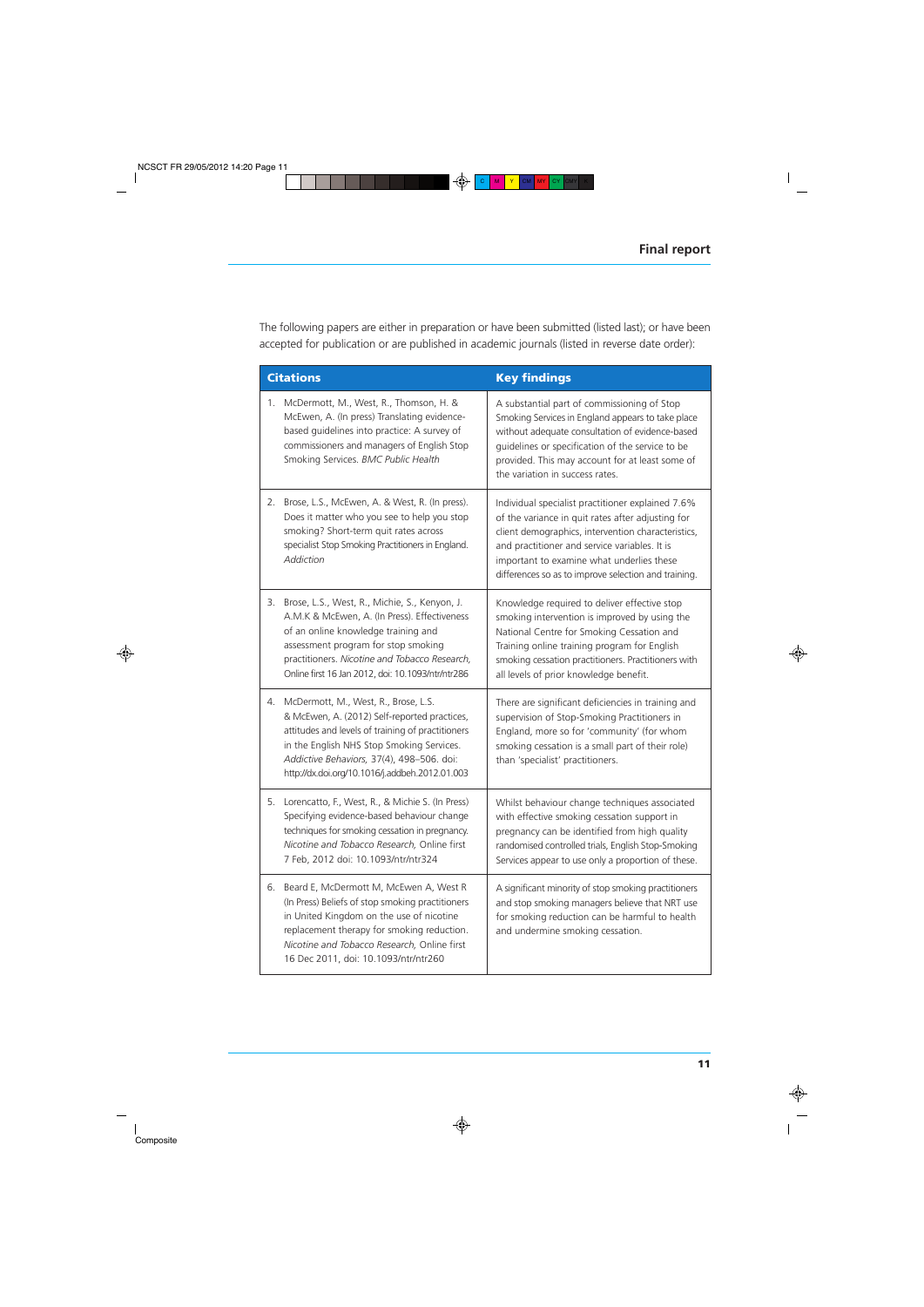| <b>Citations</b>                                                                                                                                                                                                                                                         | <b>Key findings</b>                                                                                                                                                                                                                                                                                                                                                                                                                                                                                                                              |  |  |
|--------------------------------------------------------------------------------------------------------------------------------------------------------------------------------------------------------------------------------------------------------------------------|--------------------------------------------------------------------------------------------------------------------------------------------------------------------------------------------------------------------------------------------------------------------------------------------------------------------------------------------------------------------------------------------------------------------------------------------------------------------------------------------------------------------------------------------------|--|--|
| Michie S, Churchill S, West R (2011) Identifying                                                                                                                                                                                                                         | It is possible to identify competences                                                                                                                                                                                                                                                                                                                                                                                                                                                                                                           |  |  |
| 7.                                                                                                                                                                                                                                                                       | recommended for behavioural support for smoking                                                                                                                                                                                                                                                                                                                                                                                                                                                                                                  |  |  |
| evidence-based competences required to                                                                                                                                                                                                                                   | cessation and subsets of these supported by                                                                                                                                                                                                                                                                                                                                                                                                                                                                                                      |  |  |
| deliver behavioural support for smoking                                                                                                                                                                                                                                  | different types of evidence. This approach can                                                                                                                                                                                                                                                                                                                                                                                                                                                                                                   |  |  |
| cessation. Annals of Behavioral Medicine,                                                                                                                                                                                                                                | form the basis for development of assessment                                                                                                                                                                                                                                                                                                                                                                                                                                                                                                     |  |  |
| 41(1), 59-70, doi: 10.1007/s12160-010-9235-z                                                                                                                                                                                                                             | and training of stop smoking specialists.                                                                                                                                                                                                                                                                                                                                                                                                                                                                                                        |  |  |
| Brose L, West R, McDermott M, Fidler J,                                                                                                                                                                                                                                  | Routine clinic data support findings from randomised                                                                                                                                                                                                                                                                                                                                                                                                                                                                                             |  |  |
| 8.                                                                                                                                                                                                                                                                       | controlled trials that smokers receiving stop-smoking                                                                                                                                                                                                                                                                                                                                                                                                                                                                                            |  |  |
| Croghan E, McEwen A (2011) What makes                                                                                                                                                                                                                                    | support from specialist clinics, treatment in groups                                                                                                                                                                                                                                                                                                                                                                                                                                                                                             |  |  |
| for an effective stop-smoking service?                                                                                                                                                                                                                                   | and varenicline or combination NRT are more likely                                                                                                                                                                                                                                                                                                                                                                                                                                                                                               |  |  |
| Thorax. 66(10), 924-6, doi:10.1136/                                                                                                                                                                                                                                      | to succeed than those receiving treatment in primary                                                                                                                                                                                                                                                                                                                                                                                                                                                                                             |  |  |
| thoraxjnl-2011-200251                                                                                                                                                                                                                                                    | care, one-to-one and single NRT.                                                                                                                                                                                                                                                                                                                                                                                                                                                                                                                 |  |  |
| Michie S, Hyder N, Walia A, West R (2011)                                                                                                                                                                                                                                | It is possible to develop a reliable taxonomy of                                                                                                                                                                                                                                                                                                                                                                                                                                                                                                 |  |  |
| 9.                                                                                                                                                                                                                                                                       | behaviour change techniques used in behavioural                                                                                                                                                                                                                                                                                                                                                                                                                                                                                                  |  |  |
| Development of a taxonomy of behaviour                                                                                                                                                                                                                                   | support for smoking cessation which can provide a                                                                                                                                                                                                                                                                                                                                                                                                                                                                                                |  |  |
| change techniques used in individual                                                                                                                                                                                                                                     | starting point for investigating the association between                                                                                                                                                                                                                                                                                                                                                                                                                                                                                         |  |  |
| behavioural support for smoking cessation.                                                                                                                                                                                                                               | intervention content and outcome and can form a                                                                                                                                                                                                                                                                                                                                                                                                                                                                                                  |  |  |
| Addictive Behaviors, 36 (4), 315-319,                                                                                                                                                                                                                                    | basis for determining competences required to                                                                                                                                                                                                                                                                                                                                                                                                                                                                                                    |  |  |
| doi: 10.1016/j.addbeh.2010.11.016                                                                                                                                                                                                                                        | undertake the role of stop smoking specialist.                                                                                                                                                                                                                                                                                                                                                                                                                                                                                                   |  |  |
| 10. West R, Evans A, Michie S (2011) Behaviour                                                                                                                                                                                                                           | It is possible to code reliably group-specific                                                                                                                                                                                                                                                                                                                                                                                                                                                                                                   |  |  |
| change techniques used in group-based                                                                                                                                                                                                                                    | behaviour change techniques for smoking                                                                                                                                                                                                                                                                                                                                                                                                                                                                                                          |  |  |
| behavioural support by the English Stop-                                                                                                                                                                                                                                 | cessation. Fourteen such techniques are present                                                                                                                                                                                                                                                                                                                                                                                                                                                                                                  |  |  |
| Smoking Services and preliminary assessment                                                                                                                                                                                                                              | in guideline documents of which two appear to                                                                                                                                                                                                                                                                                                                                                                                                                                                                                                    |  |  |
| of association with short-term quit outcomes.                                                                                                                                                                                                                            | be associated with higher short-term self-reported                                                                                                                                                                                                                                                                                                                                                                                                                                                                                               |  |  |
| Nicotine & Tobacco Research, 13(12),                                                                                                                                                                                                                                     | quit rates when included in treatment manuals                                                                                                                                                                                                                                                                                                                                                                                                                                                                                                    |  |  |
| 1316-1320, doi: 10.1093/ntr/ntr120                                                                                                                                                                                                                                       | of English Stop-Smoking Services.                                                                                                                                                                                                                                                                                                                                                                                                                                                                                                                |  |  |
| 11. West R, Walia A, Hyder N, Shahab L, Michie<br>S (2010) Behaviour change techniques used<br>by the English Stop Smoking Services and<br>their associations with short-term quit<br>outcomes. Nicotine and Tobacco Research,<br>12(7), 742-747, doi:10.1093/ntr/ntq074 | There is wide variability in the behaviour change<br>techniques used by the English Stop-Smoking<br>Services and this, and the number of sessions<br>scheduled for treatment explains a significant<br>proportion of the variation in success rates. In<br>particular, emphasis in service treatment manuals<br>on measuring expired-air carbon monoxide<br>concentrations, advising on use of medication,<br>relapse prevention and coping and helping the<br>smoker develop an ex-smoker identity are<br>associated with higher success rates. |  |  |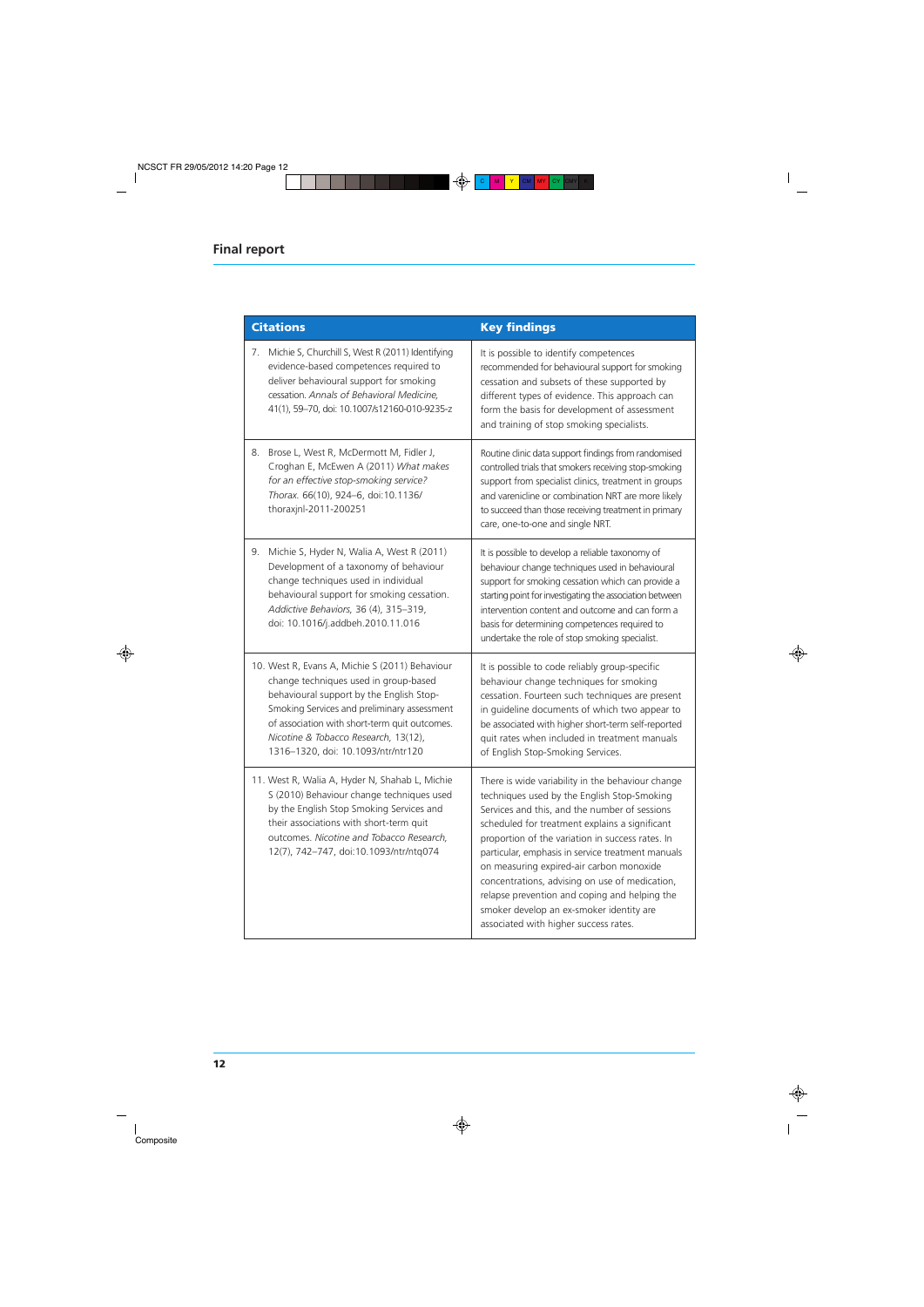| <b>Citations</b>                                                                                                                                                                                                                         | <b>Key findings</b>                                                                                                                                                                                                                                                                                                  |
|------------------------------------------------------------------------------------------------------------------------------------------------------------------------------------------------------------------------------------------|----------------------------------------------------------------------------------------------------------------------------------------------------------------------------------------------------------------------------------------------------------------------------------------------------------------------|
| 12. Brose, L.S., Michie, S., West, R. & McEwen,<br>A. (Under review) Evaluation of face-to-face<br>courses in behavioural support for Stop<br>Smoking Practitioners. Journal of Smoking<br>Cessation                                     | Confidence ratings in ability to deliver smoking<br>cessation support increased overall by 40%<br>immediately after the course and the higher level<br>of confidence was maintained at 3-month follow<br>up. 92% agreed or strongly agreed that the course<br>was very useful and 88% that it improved their skills. |
| 13. Lorencatto, F., West, R., Seymour, N., &<br>Michie, S. (In preparation). Developing a<br>method for specifying the components of<br>behaviour change interventions in practice:<br>the example of smoking cessation.                 |                                                                                                                                                                                                                                                                                                                      |
| 14. Lorencatto, F., West, R., Stavri, S., & Michie,<br>S. (In preparation). How well is intervention<br>content reported in published reports?<br>Assessing reporting standards for smoking<br>cessation behaviour change interventions. |                                                                                                                                                                                                                                                                                                                      |
| 15. McDermott, M.S., Brose, L.S., West, R. &<br>McEwen A. (In preparation). Clinical practices<br>of stop smoking practitioners in the English<br>NHS Stop Smoking Services: An online survey                                            |                                                                                                                                                                                                                                                                                                                      |
| 16. May, S., West, R., West, M., Croghan, E. &<br>McEwen, A. (In preparation) Performance of<br>the English Stop Smoking Services 2001-2011:<br>national database analysis                                                               |                                                                                                                                                                                                                                                                                                                      |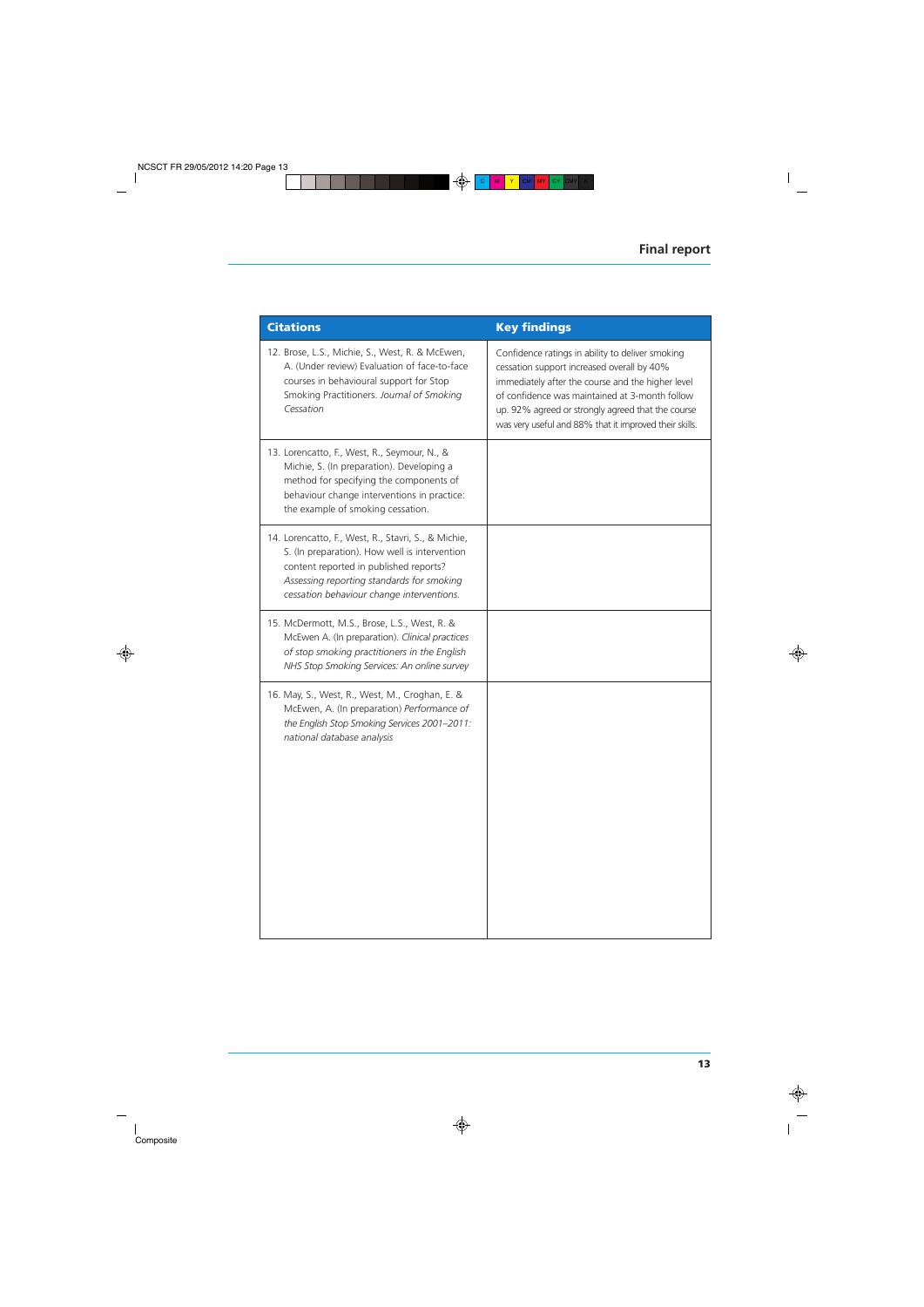# **4. NCSCT Training and Assessment Programme**

# **4.1 Training and Assessment Programme**

The NCSCT Training and Assessment Programme offers an almost immediate opportunity of raising the quality of behavioural support delivered through NHS commissioned SSS. It does this by providing a training programme that meets the key knowledge-based learning outcomes contained in the NCSCT Training Standard and through assessing practitioners on this knowledge.

#### **4.1.1 Report on uptake**

Progress on the formal evaluation of the NCSCT online Training and Assessment Programme is reported in section six of this quarterly report. Table 1 below shows data up to and including 31 March 2012.

| Current NCSCT Training and Assessment Programme release: 10/09/10 - 31/03/12 |               |  |  |  |
|------------------------------------------------------------------------------|---------------|--|--|--|
| Total trainees registered during period                                      | 9,227         |  |  |  |
| Percentage non-NHS registrants                                               | $25%$ *       |  |  |  |
| Number taking Formal Assessment                                              | 8,119 (88%)** |  |  |  |
| Number passing Formal Assessment                                             | 4,998 (62%)   |  |  |  |

#### **Table 1: Uptake of NCSCT Stage 1 Training and Assessment Programme**

\* Note: This may be an over-estimation as we believe a number of trainees have classified themselves as non-NHS when they are, in fact, working for an NHS commissioned service

\*\* Note: This is an increase of six percentage points during this quarter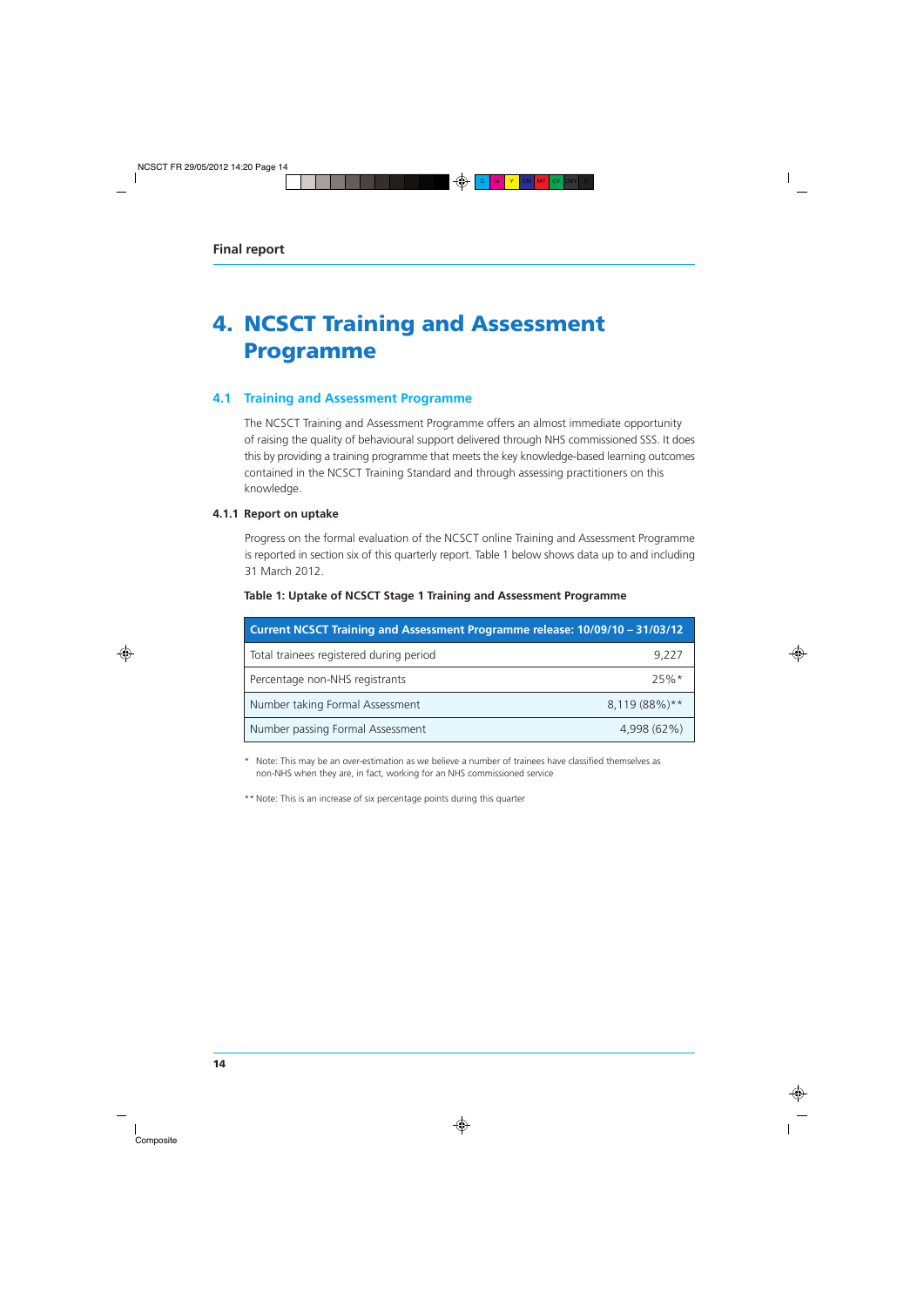#### **4.1.2 Evaluation of NCSCT Stage 1 Training and Assessment Programme**

The NCSCT online training course leads to an improvement in knowledge from baseline (training needs analysis) to formal assessment for practitioners. All subsection scores and the overall score improve significantly ( $p < 0.001$ ).

Time spent on the training predicts improvement in knowledge ( $r = 0.27$ ,  $p < 0.001$ ).

Before the training, knowledge differed with experience, prior training and amount of the role dedicated to smoking cessation. All groups improve and differences between groups of practitioners are minimised (see Figures 1 and 2).

The evaluation of the NCSCT online training and assessment programme has been published in Nicotine and Tobacco Research.

### **Figure 1: Change in knowledge score from before to after use of the online training programme**

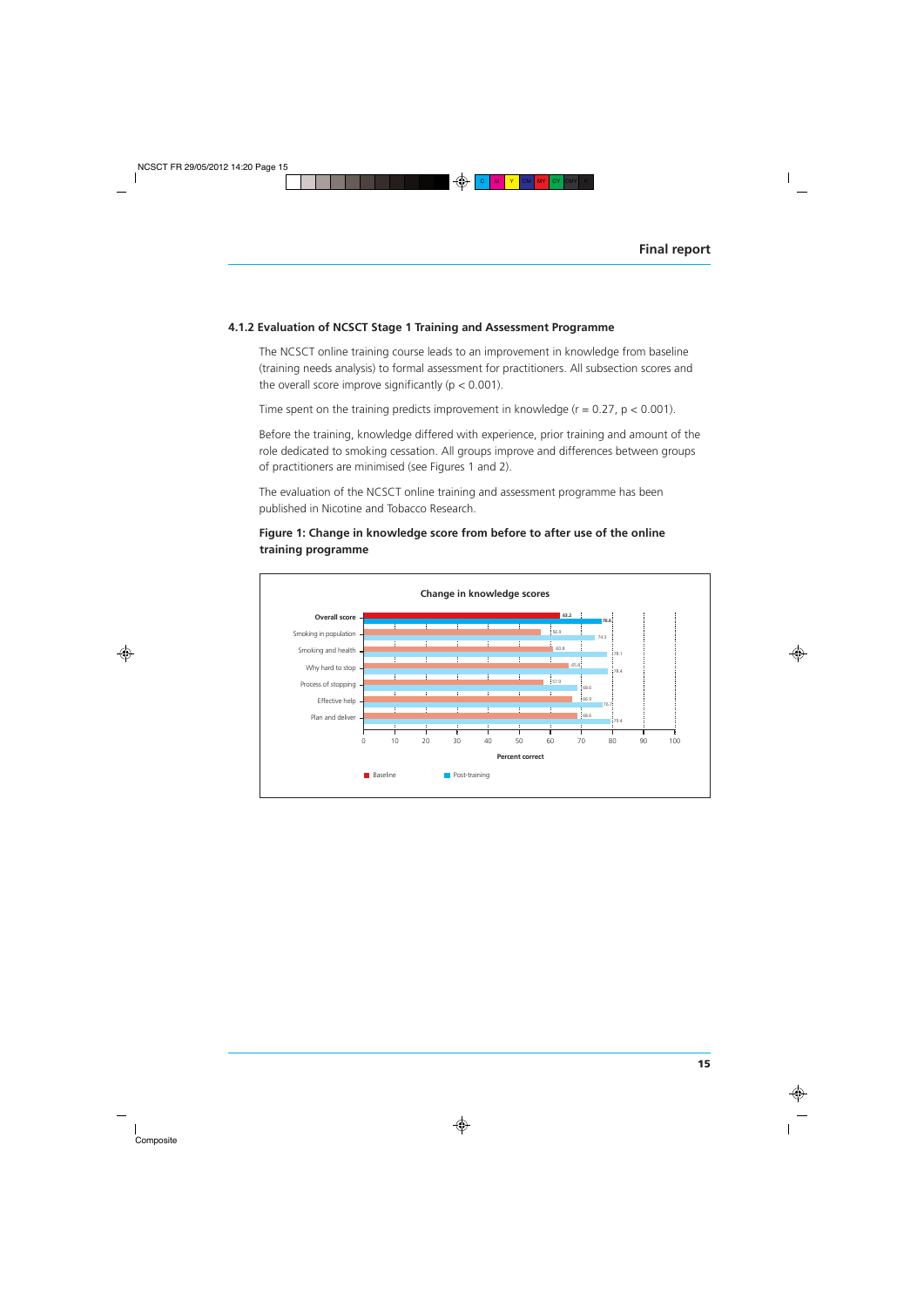

**Figure 2: Differences in knowledge between subgroups of practitioners before using the online training (baseline/TNA score) and after using the training (FA score)**



#### **4.1.3 Stage 2 Assessment (practice)**

The aim of the online skills assessment is to assess practitioners' ability to identify evidencebased behaviour change techniques that contribute towards increasing smokers' chances of quitting. This quarter we have constructed the online assessment, tested it for functionality and piloted it with stop smoking practitioners.

The NCSCT Stage 2 (practice) Assessment was launched on 31 March 2012 and now enables those who have passed the Stage 1 (knowledge) assessment to achieve Full NCSCT Certification; the names of these practitioners will be posted on the NCSCT website.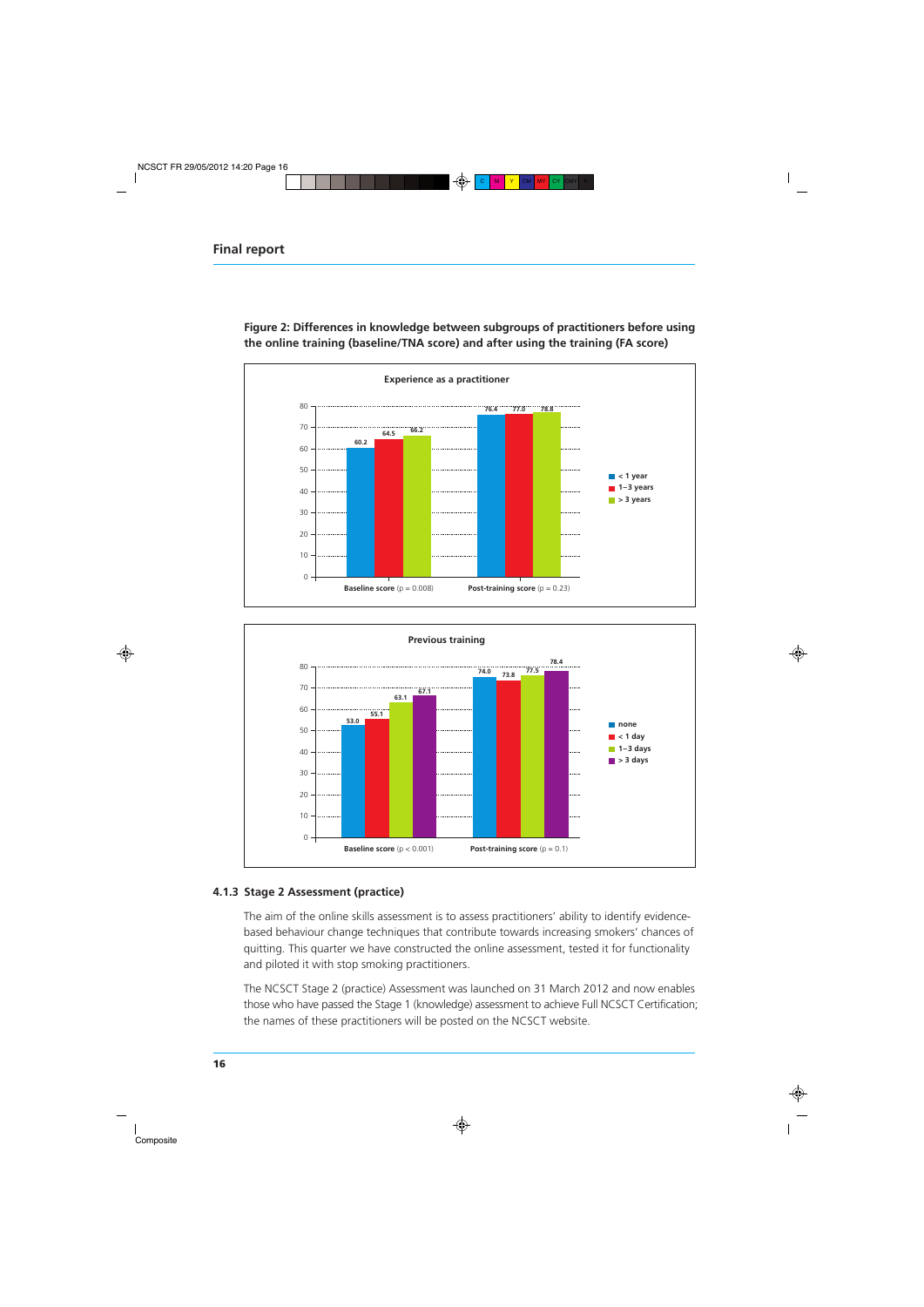# **4.2 Face-to-Face Training Programme**

#### **4.2.1 Training delivery plan**

Six further face-to-face courses in behavioural support were run this quarter; a further four courses are planned through to May 2012 to complete the NCSCT training delivery plan. At this point the NCSCT will have delivered 37 face-to-face courses in behavioural support to over 1,000 practitioners from 100 services.

During the autumn of 2012 we plan to commence a face-to-face training programme for those services not offered courses as part of the DH funded programme and for new entrants to the field.

|    | <b>Courses location</b>     | Date:                  |  |
|----|-----------------------------|------------------------|--|
| 1. | Leeds (pilot)               | 3 & 4 June 2010        |  |
| 2. | Oldham (pilot)              | 24 & 25 June 2010      |  |
| 3. | Lewisham (pilot)            | 1 & 2 July 2010        |  |
| 4. | Camden (pilot)              | 8 & 9 July 2010        |  |
| 5. | Somerset                    | 5& 6 October 2010      |  |
| 6. | Stoke-on-Trent              | 18 & 19 October 2010   |  |
| 7. | Sandwell                    | 18 & 19 November 2010  |  |
| 8. | Telford                     | 17 & 18 January 2011   |  |
| 9. | Staffordshire               | 22 & 23 March 2011     |  |
|    | 10. Middlesborough          | 12 & 13 April 2011     |  |
|    | 11. Manchester              | 16 & 17 May 2011       |  |
|    | 12. Bolton                  | 6 & 7 June 2011        |  |
|    | 13. London                  | 20 & 21 June 2011      |  |
|    | 14. London                  | 4 & 5 July 2012        |  |
|    | 15. Chester                 | 13 & 14 July 2011      |  |
|    | 16. Birmingham              | 19 & 20 July 2011      |  |
|    | 17. Croydon                 | 26 & 27 July 2011      |  |
|    | 18. Liverpool               | 3 & 4 August 2011      |  |
|    | 19. Brighouse               | 6 & 7 September 2011   |  |
|    | 20. Brands Hatch / Dartford | 19 & 20 September 2011 |  |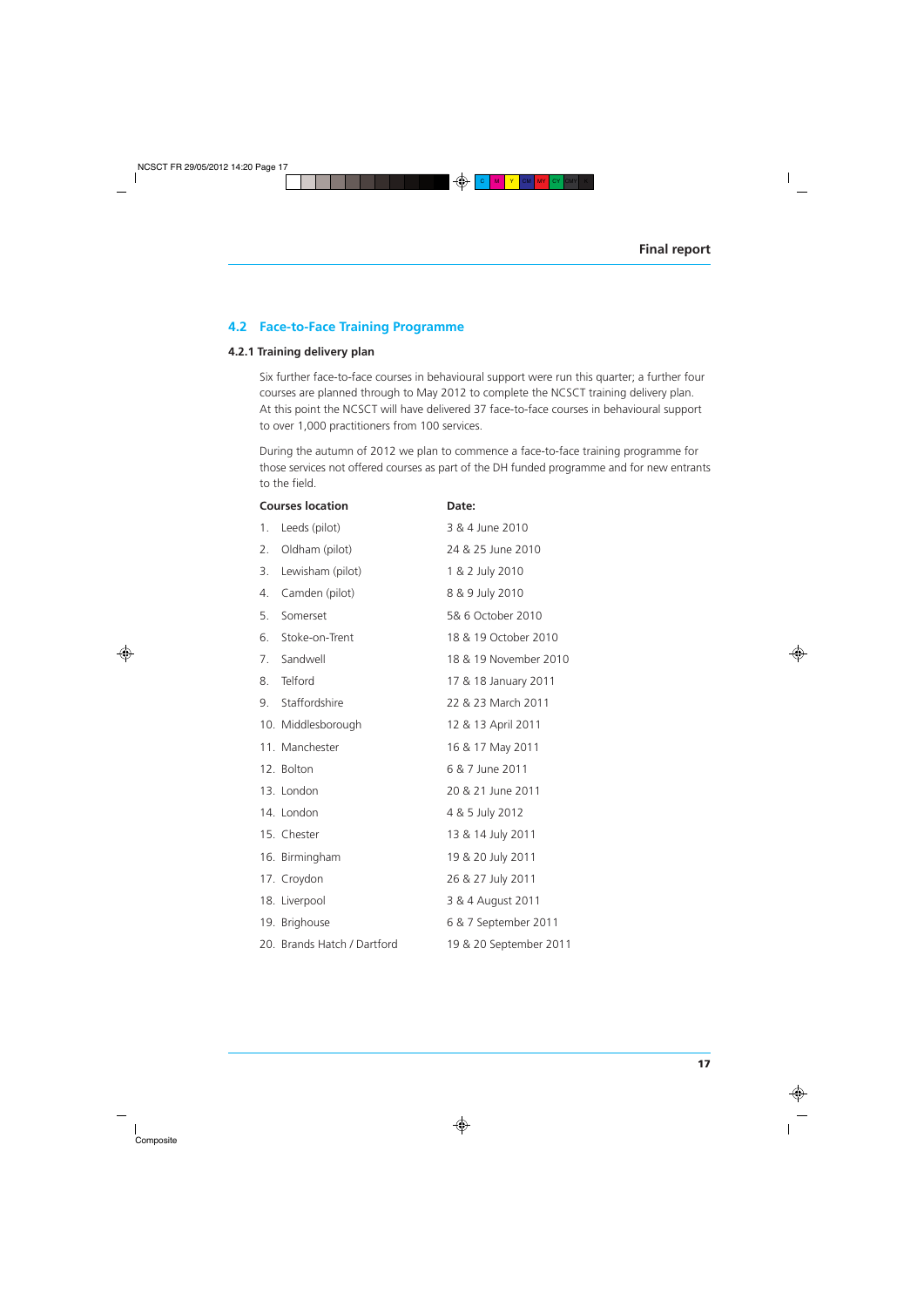|     | <b>Courses location</b> | Date:                  |
|-----|-------------------------|------------------------|
| 21. | Loughborough            | 29 & 30 September 2011 |
| 22. | Huntingdon              | 13 & 14 October 2011   |
| 23. | Coventry                | 24 & 25 October 2011   |
| 24. | Taunton                 | 2 & 3 November 2011    |
| 25. | West Bromwich           | 17 & 18 November 2011  |
| 26. | Newmarket               | 7 & 8 December 2011    |
| 27. | London                  | 14 & 15 December 2011  |
| 28. | Reading                 | 10 & 11 January 2012   |
| 29. | Durham                  | 19 & 20 January 2012   |
| 30. | London                  | 6 & 7 February 2012    |
| 31. | London                  | 27 & 28 February 2012  |
| 32. | Manchester              | 6 & 7 March 2012       |
| 33. | Leeds                   | 19 & 20 March 2012     |
| 34. | Blackburn               | 2 & 3 April 2012       |
| 35. | Lancaster               | 12 & 13 April 2012     |
| 36. | Doncaster               | 24 & 25 April 2012     |
| 37. | Newcastle               | 1 & 2 May 2012         |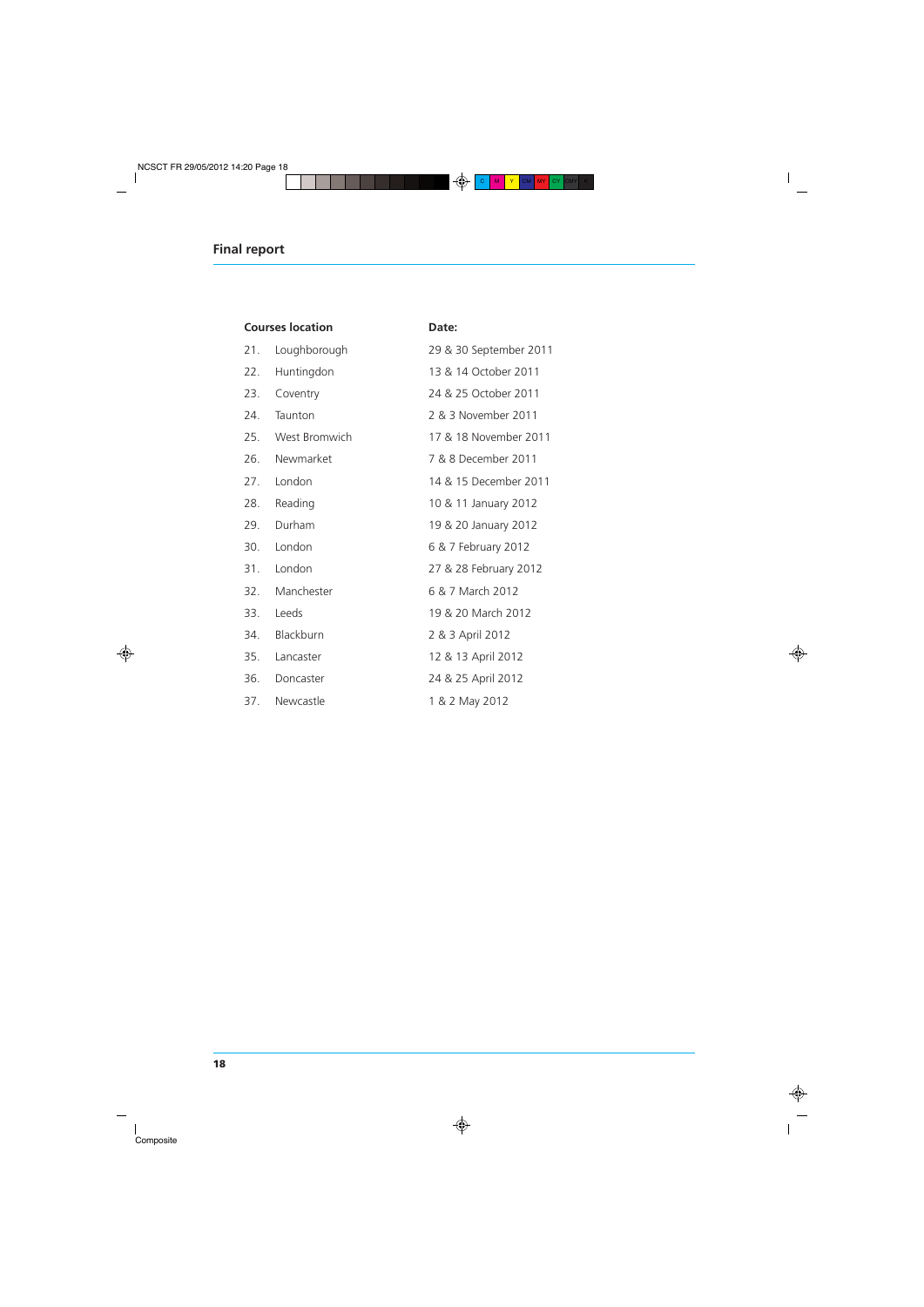#### **4.2.2 Evaluation of face-to-face courses in behavioural support**

We ask course participants to rate their confidence in their competence in delivering the sixteen behaviour change techniques for which we have evidence of effectiveness: immediately prior to commencement of the two-day courses in behavioural support, at the end of the courses and three months later.

Confidence in all 16 evidence-based competences increased significantly from beginning to the end of the behavioural support courses (all  $p < 0.001$ ). The three-month follow-up response rate was 80% and significant improvement in confidence compared to baseline was maintained at follow-up (see Figure 3).

### **Figure 3: Change in mean confidence in competence scores, before and after face-to-face course and three months after the course**



Courses continue to be evaluated very positively in terms of whether they are perceived by participants as being useful, interesting and enjoyable. Individual course elements are rated highly and the demand for course places is high.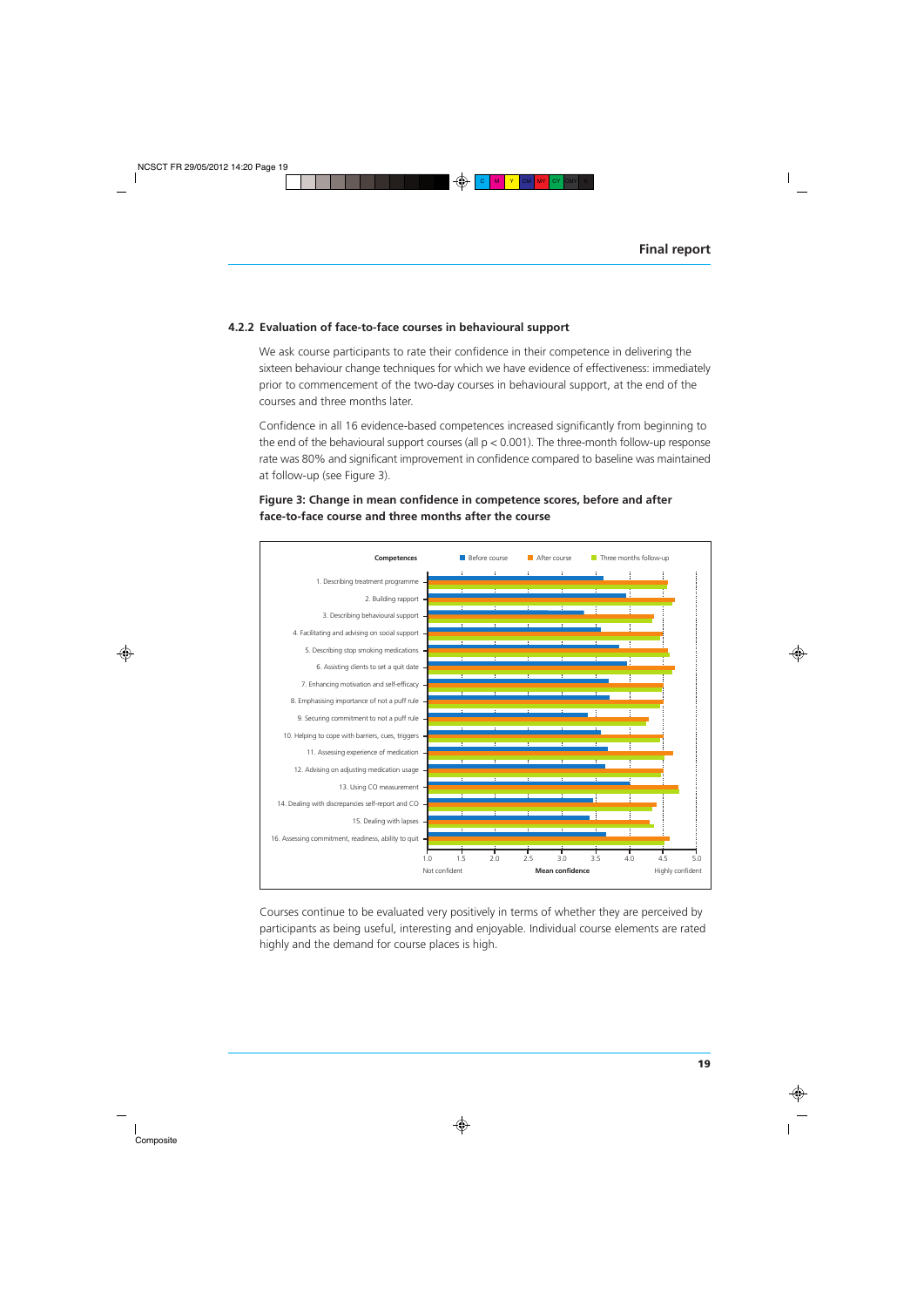Table 2 includes ratings from course participants for the first 28 courses following the pilot courses.

| Part 1 - Possible range of scores from 1 'Strongly disagree' to 5 'Strongly agree'. |     |             |           |                                                  |  |
|-------------------------------------------------------------------------------------|-----|-------------|-----------|--------------------------------------------------|--|
| <b>Question</b>                                                                     | N   | <b>Mean</b> | <b>SD</b> | <b>Percent</b><br>'agree' or<br>'strongly agree' |  |
| Course was very useful                                                              | 740 | 4.39        | 0.73      | 90.5                                             |  |
| Course was very interesting                                                         | 740 | 4.36        | 0.69      | 91.8                                             |  |
| Course was very enjoyable                                                           | 739 | 4.37        | 0.71      | 91.5                                             |  |
| Course has improved my skills                                                       | 737 | 4.34        | 0.82      | 86.4                                             |  |
| Would recommend course                                                              | 734 | 4.40        | 0.75      | 87.6                                             |  |
| Course catering                                                                     | 740 | 4.18        | 0.92      | 81.2                                             |  |
| Course venue                                                                        | 739 | 4.46        | 0.70      | 92.4                                             |  |

# **Table 2: Summary of course evaluations, maximum n = 746**

| Part 2 - Possible range of scores from 1 'Not useful' to 3 'Very useful'. |     |             |           |                                                  |  |
|---------------------------------------------------------------------------|-----|-------------|-----------|--------------------------------------------------|--|
| <b>Question</b>                                                           | N   | <b>Mean</b> | <b>SD</b> | <b>Percent</b><br>'agree' or<br>'strongly agree' |  |
| Day 1 overview                                                            | 679 | 2.62        | 0.52      | 98.1                                             |  |
| Day 1 communication I – interviewing                                      | 735 | 2.62        | 0.55      | 96.7                                             |  |
| Day 1 communication II – making changes                                   | 735 | 2.65        | 0.53      | 97.1                                             |  |
| Day 1 responding to client questions                                      | 733 | 2.69        | 0.50      | 98.4                                             |  |
| Day 1 pre-quit assessment session I                                       | 736 | 2.57        | 0.58      | 95.1                                             |  |
| Day 1 pre-quit assessment session II                                      | 736 | 2.51        | 0.63      | 92.8                                             |  |
| Day 1 summary                                                             | 710 | 2.60        | 0.54      | 97.5                                             |  |
| Day 2 review of day 1                                                     | 644 | 2.53        | 0.57      | 96.4                                             |  |
| Day 2 medications                                                         | 738 | 2.54        | 0.67      | 90.5                                             |  |
| Day 2 quit date session                                                   | 736 | 2.50        | 0.62      | 93.1                                             |  |
| Day 2 post quit session 1                                                 | 740 | 2.60        | 0.55      | 96.6                                             |  |
| Day 2 final post-quit session                                             | 739 | 2.59        | 0.56      | 96.2                                             |  |
| Day 2 review of skills                                                    | 724 | 2.64        | 0.52      | 97.7                                             |  |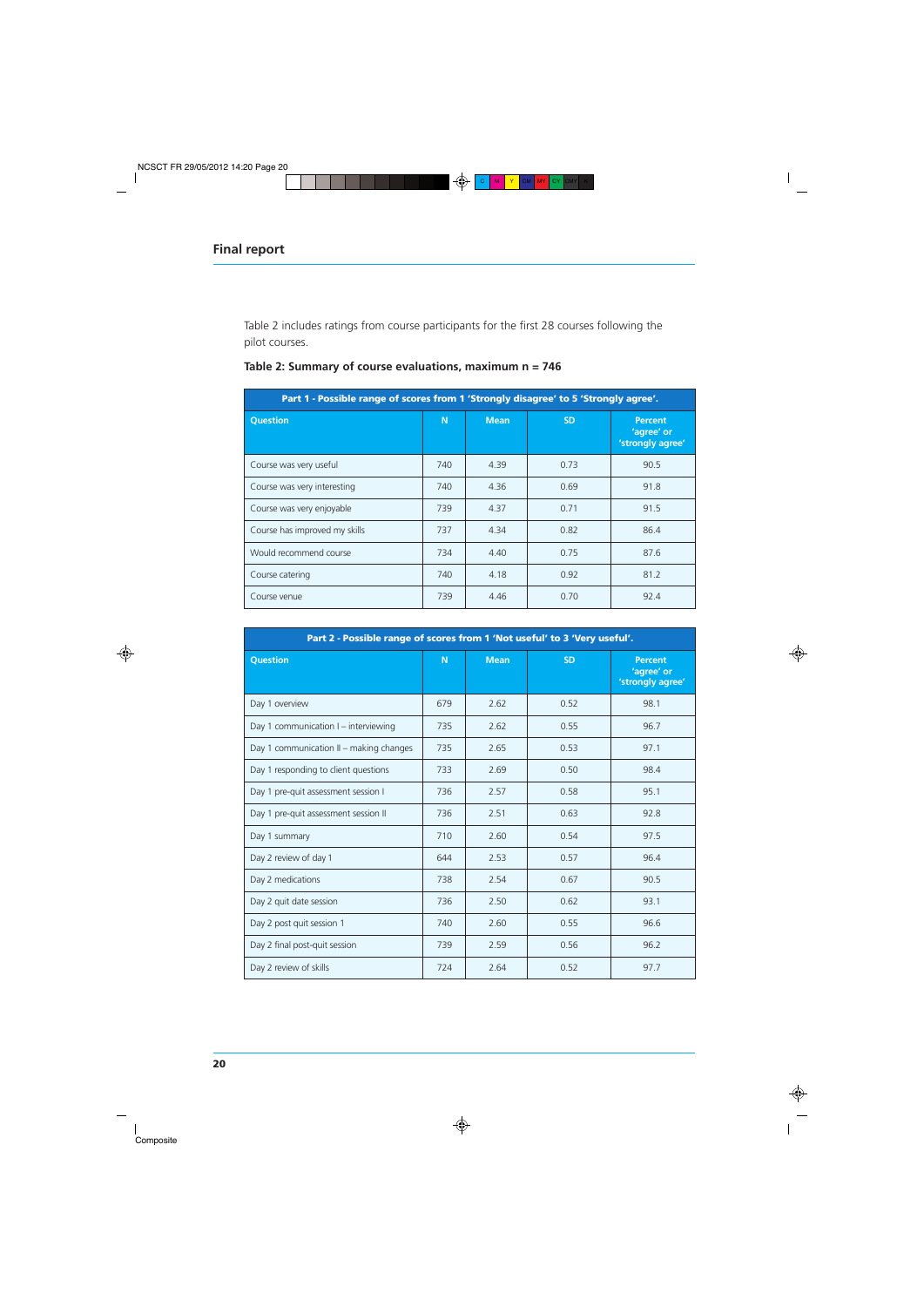# **4.3 Specialty Modules**

We have two specialty training and assessment modules ready for uploading: one for pregnancy and the post-partum period (led by Professor Linda Bauld) and one for mental health (led by Professor Ann McNeill). We are also about to start the development of a specialty course on pharmacotherapy (led by Dr Andy McEwen and Dr Hayden McRobbie) and an update course (in partnership with Professor Peter Hajek).

These modules have been developed outside of, but alongside, the contractual KPIs.

#### **4.3.1 Smoking cessation and mental health**

The mental health specialty training and assessment module has been uploaded and proofed. We will wait to launch this specialty module until after significant numbers of practitioners have passed the NCSCT Stage 2 Assessment (as this will be a pre-requisite for accessing this course). We expect this to happen in the summer of 2012.

#### **4.3.2 Smoking cessation and pregnancy and the post-partum**

The pregnancy specialty module is undergoing some final revisions to the practice section and some supplementary information is being added. We will wait to launch this specialty module until after significant numbers of practitioners have passed the NCSCT Stage 2 Assessment (as this will be a pre-requisite for accessing this course). We expect this to launch in the autumn of 2012. We have approached the Royal College of Midwives for endorsement of this module and to enquire about the allocation of continuing education credits.

#### **4.3.3 Stop smoking medications**

Both our Stage 1 Assessment and our face-to-face courses have revealed significant gaps in knowledge and skills relating to stop smoking medications. To address this, the NCSCT plans to develop a free, comprehensive online specialty module that includes:

- a repository of information on medications used to help smokers stop
- $\blacksquare$  video clips to demonstrate key interventions with smokers when explaining medications, and when dealing with frequently asked questions

We are planning for this course to be made available in the autumn of 2012.

#### **4.3.4 Update courses**

In recognition of the need for practitioners to keep their knowledge and skills current we plan to pilot a one-day update course in partnership with the Royal London Clinic. The course will be aimed at practitioners and managers and will include new developments in relevant smoking cessation research, practical sessions on treatment, and discussions of participants' experience; plus specialty interest groups. We plan to run the course outside of London before the end of 2012.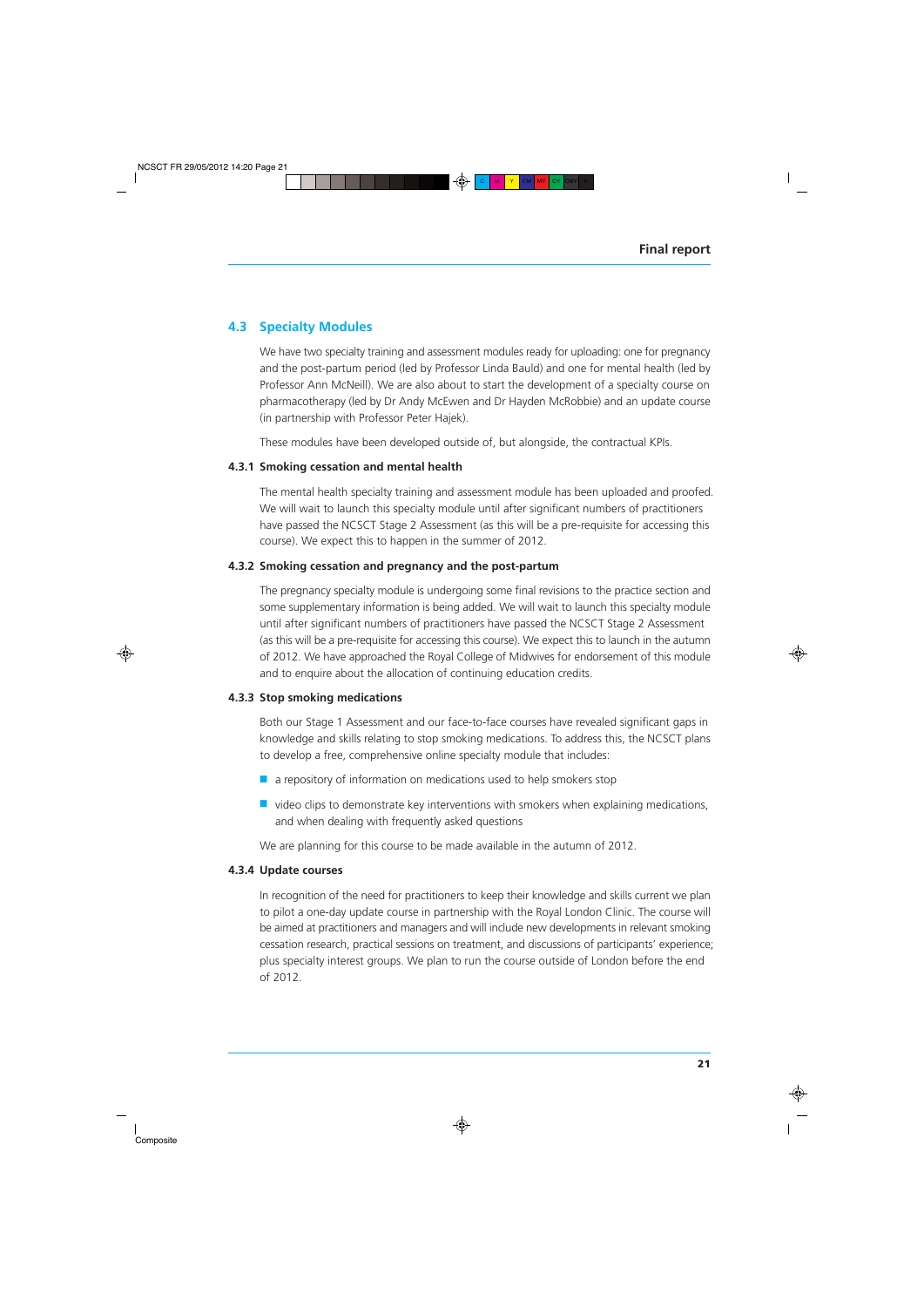# **5. NCSCT Work on Key Performance Indicators to 31 March 2012**

# **5.1 Complete delivery of training for NHS Stop Smoking workforce**

The online NCSCT Training and Assessment Programme has now had 9,277 registrants and will continue to be developed in light of formal evaluations and trainee feedback. Launch of the Stage 2 (practice) Assessment on 31 March 2012 now allows eligible practitioners to achieve Full NCSCT Certification and meets the criteria for fulfilling this KPI. Work has already begun on version 6 of the programme and this will be developed for 2012.

The revised delivery plan to extend the provision of face-to-face training courses in behavioural support to May 2012 was accepted by the DH and the NCSCT Steering Committee last quarter. The Key Performance Indicator will be met by 2 May 2012. Progress on delivering this plan is described in section 4.2.1 of this report.

[Achieved on completion of agreed training delivery plan]

### **5.2 Establish accreditation systems for courses and providers**

We are undertaking a survey of international trainers to explore this issue in collaboration with major partners (Society for Research on Nicotine and Tobacco [SRNT], Association for the Treatment of Tobacco Use and Dependence [ATTUD] and Global Bridges).

The course content for the online element of the NCSCT Train the Trainers course has been drafted and was made available to our lead trainers on 31 March 2012. This will be reviewed and revised by 30 April 2012 and then piloted by our wider group of trainers prior to the first face-to-face in the summer of 2012. Following a review of this process it is expected that the NCSCT Train the Trainers course will be made available before the end of 2012.

Listed below are the aims, objectives and processes of the NCSCT Train the Trainers course.

Background:

- A Train the Trainers course has been approved by DH and the NCSCT Steering Committee as an alternative to us developing a system for trainer accreditation (which was one of our KPIs)
- The main demand for this training has come from stop smoking services who want to 'deliver the NCSCT training locally'
- Essentially this course should prepare local trainers to deliver training to community practitioners

Aim:

To increase capacity to deliver evidence-based smoking cessation training for community practitioners at a local level and according to the NCSCT Training Standard.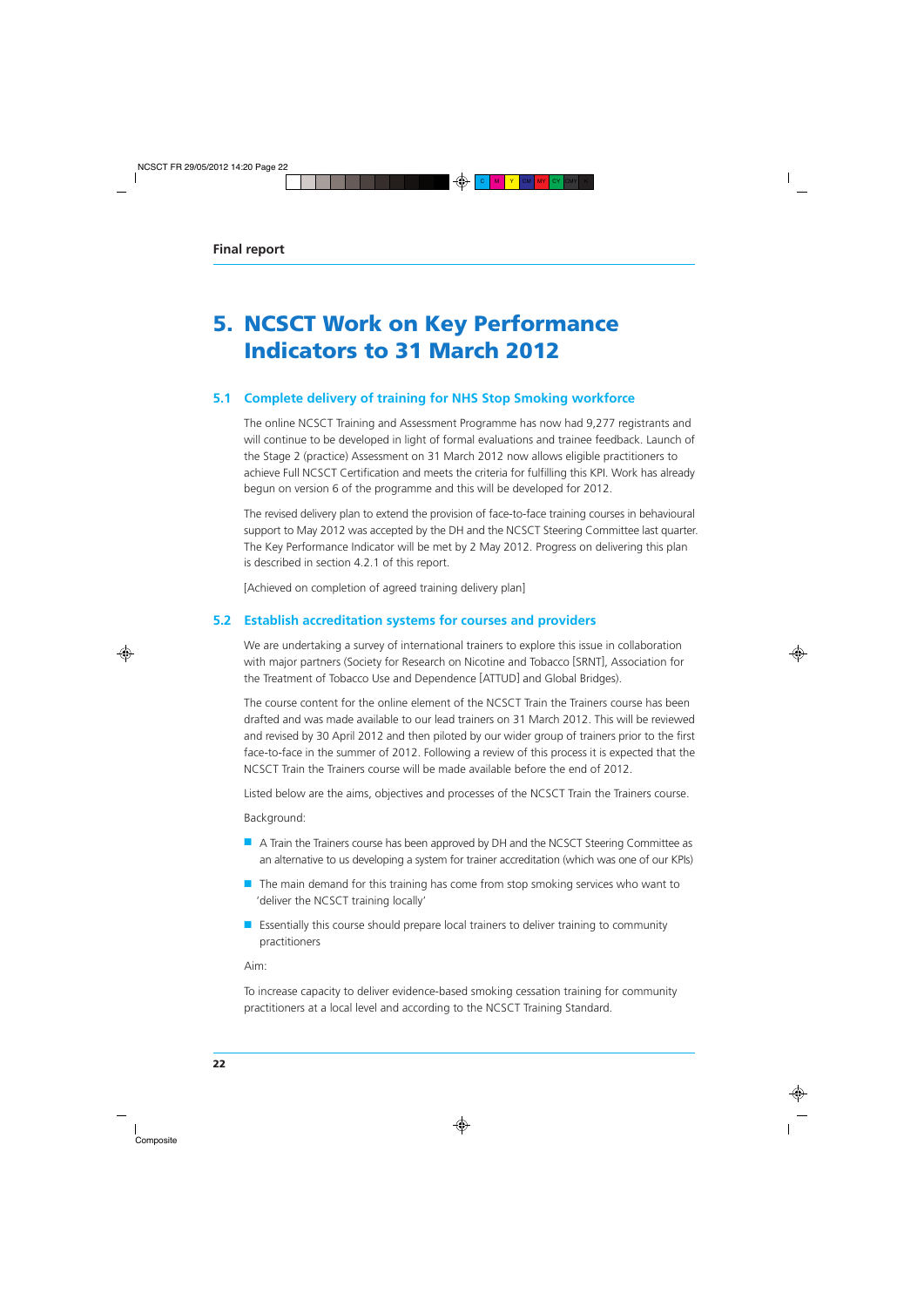Objectives:

- 1. To develop an online training module based on the standard treatment programme (STP)
- 2. To assess knowledge of the key behavioural changes techniques used within the STP by responses to frequently asked questions
- 3. To develop a one-day face-to-face course to train in the delivery of evidence-based smoking cessation interventions
- 4. To allow trainees to observe and participate in a NCSCT two-day face-to-face training course
- 5. To evaluate training skills in the delivery of the core competencies as outlined in the STP
- 6. To develop and maintain an annual renewal process

Process:

- 1. Entry requirements
	- Full NCSCT Certification
	- NHS-SSS experience
- 2. Online learning and assessment
	- An online learning module will be developed based on the STP. This will focus on the behavioural change techniques required at each treatment session and how these can be taught to practitioners
- 3. One-day face-to-face training course
	- This course will address how to provide training in the five core competencies delivered in the standard two-day NCSCT course
- 4. Two-day NCSCT course as second trainer
	- Trainees will have the opportunity to participate as a second trainer on the standard NCSCT course (to be confirmed)
- 5. Assessment of their own training course
	- Trainees will develop and run their own 'local' training course and be assessed using a standard assessment tool
- 6. Trainees will participate in an annual renewal of their certification. This will involve:
	- Peer and trainee review of a nominated training session which will be submitted to the NCSCT, or
	- Participation in an annual training update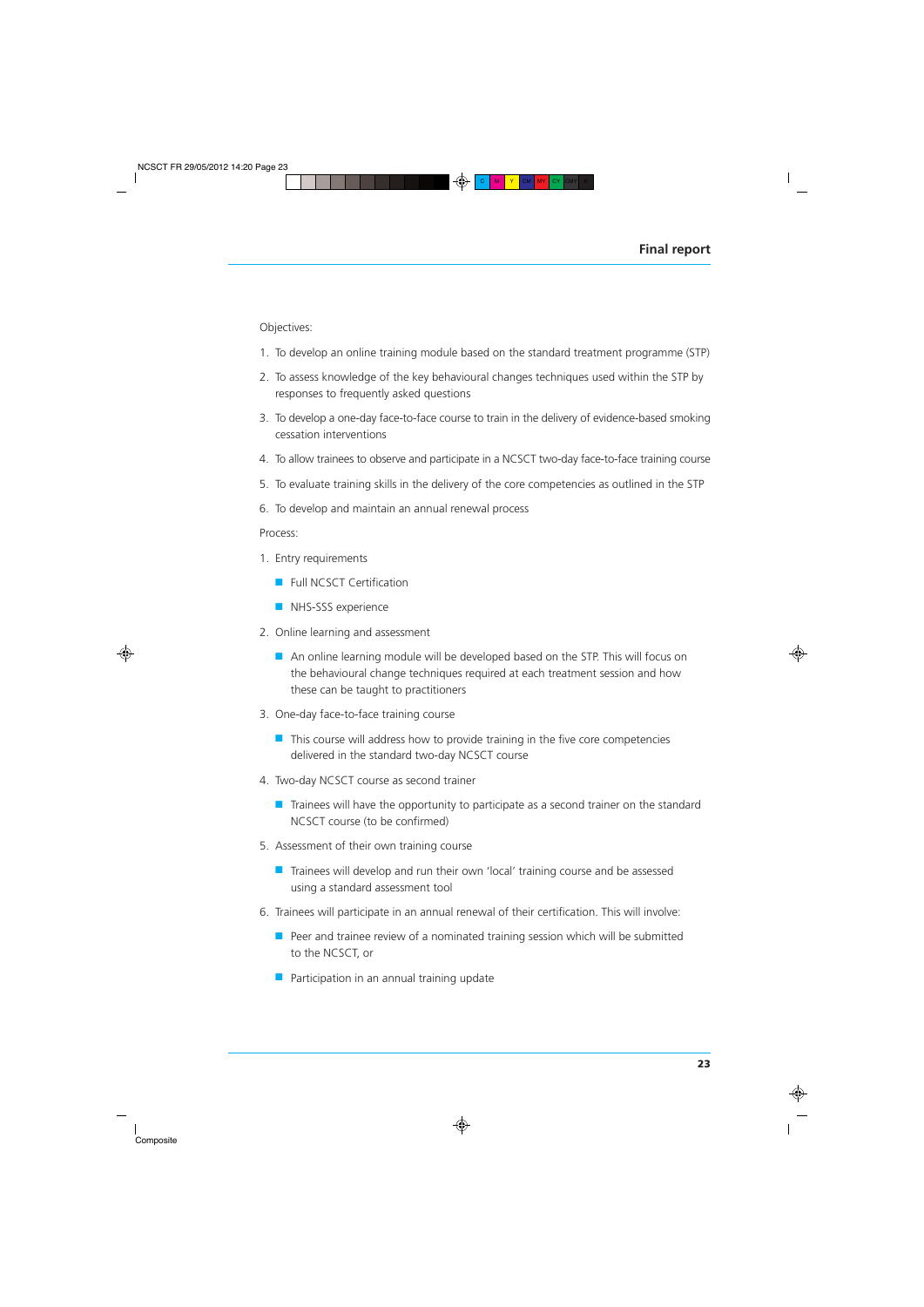Our trainers are engaged in delivering the NCSCT face-to-face courses in behavioural support through to May 2012 (see section 4.2 of this report). Because of this we plan to develop and pilot the online element of the Train the Trainers course during the spring of 2012 and hold the first face-to-face NCSCT Train the Trainers course in the summer of 2012.

[Achieved on completion of agreed Train the Trainers course delivery plan]

# **5.3 Throughout the life of the project:**

#### **5.3.1 Maintain communications with key stakeholders and the NHS Stop Smoking workforce**

See section 3.2

### **5.3.2 Contribute to national policy as required and as appropriate**

In addition to ad-hoc consultations with DH the NCSCT has working closely with the NCSCT Community Interest Company to develop online training courses in very brief advice on smoking and smokefree homes. The NCSCT has also been involved in the piloting of the Routes to Quit (RtQ) by developing training for Tailored Quit Plan assessors and by participant evaluation.

[Achieved]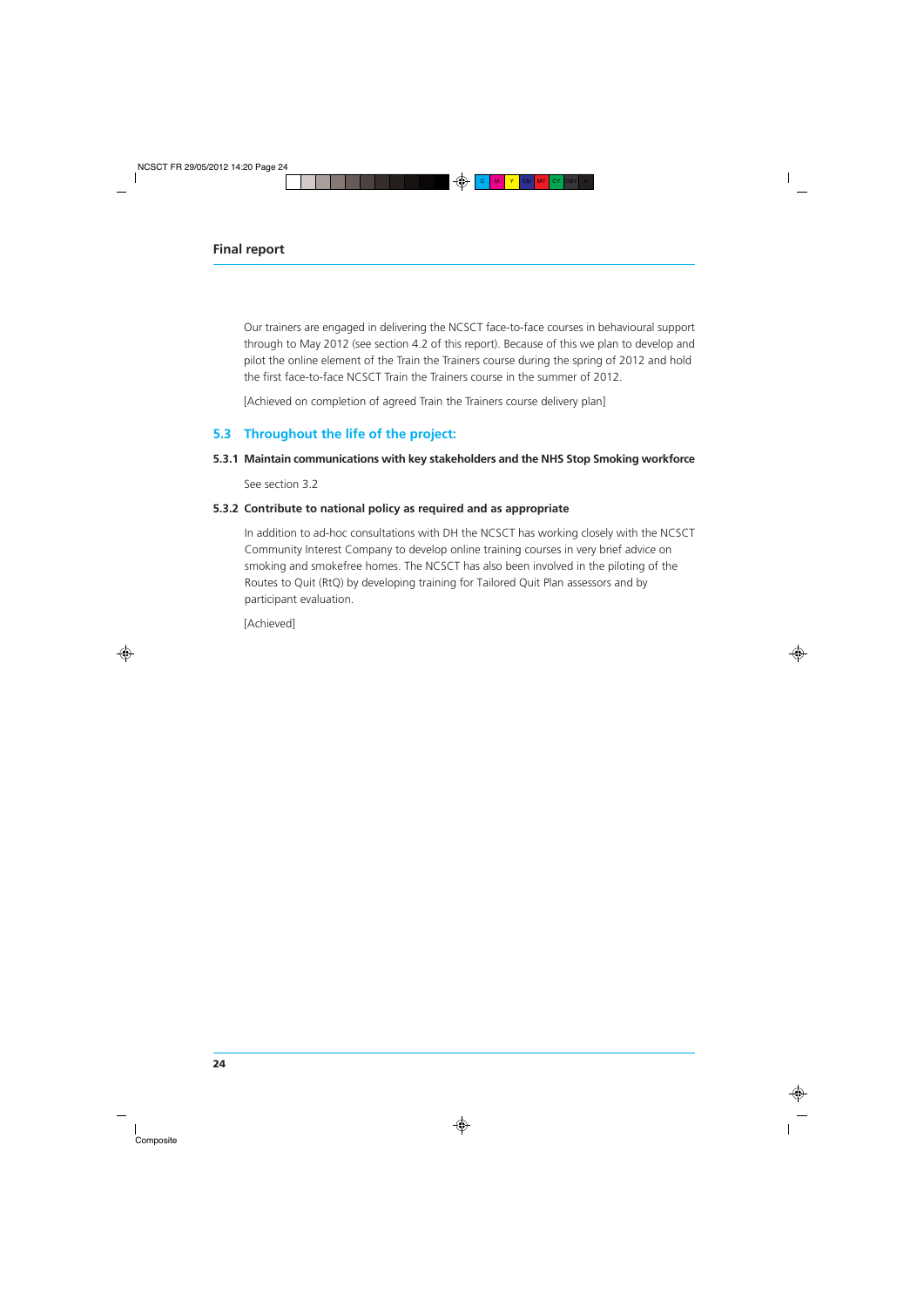# **6. NCSCT Research and Evaluation**

A programme of research and evaluation has been identified to assess the effectiveness of the NCSCT Training and Assessment Programme and to investigate key components of behavioural support and their correlates. The table below shows the project titles and current progress with the individual projects.

| PN | <b>Title</b>                                      | <b>Progress</b>                                                                                                                                                                                                                                                                                                                                                                                                                                                                                                 |
|----|---------------------------------------------------|-----------------------------------------------------------------------------------------------------------------------------------------------------------------------------------------------------------------------------------------------------------------------------------------------------------------------------------------------------------------------------------------------------------------------------------------------------------------------------------------------------------------|
| 1  | <b>Validation of Stage 1</b><br><b>Assessment</b> | This project aims to examine to what extent the Stage 1 Final<br>Assessment (FA) scores are associated with measures of<br>practitioner performance and knowledge relevant to their role.                                                                                                                                                                                                                                                                                                                       |
|    |                                                   | 1. For the first of these objectives we are waiting for data from<br>the first 1000 practitioners undertaking the FA for whom<br>we have self-reported individual practitioner quit rates and<br>the first 500 practitioners undertaking the FA for whom we<br>have individual practitioner quit rates from services that use<br>Quit Manager (both samples must have treated at least<br>30 smokers in the past 12 months). We anticipate having<br>sufficient data to start analysis during the next quarter. |
|    |                                                   | [Ongoing]                                                                                                                                                                                                                                                                                                                                                                                                                                                                                                       |
|    |                                                   | 2. A subsample ( $n = 101$ ) of practitioners who have completed<br>the FA underwent a further knowledge assessment using<br>short answer questions to validate FA. Maximum score 72,<br>$M = 42.57$ (SD = 7.05), range 24.5 – 59.0, average mark of<br>two markers. Correlation with FA: $r = 0.60$ , 0.63 if respondent<br>with largest residual omitted. Slightly lower than anticipated,<br>r should ideally be $> 0.70$ to say that they measure same<br>concept.                                          |
|    |                                                   | [Complete]                                                                                                                                                                                                                                                                                                                                                                                                                                                                                                      |
|    |                                                   | Brose, L.S., West, R., Michie, S., Kenyon, J. & McEwen, A.<br>(2012) Effectiveness of an online knowledge training and<br>assessment programme for Stop Smoking Practitioners.<br>Nicotine and Tobacco Research, Online first 16 Jan 2012,<br>doi: 10.1093/ntr/ntr286                                                                                                                                                                                                                                           |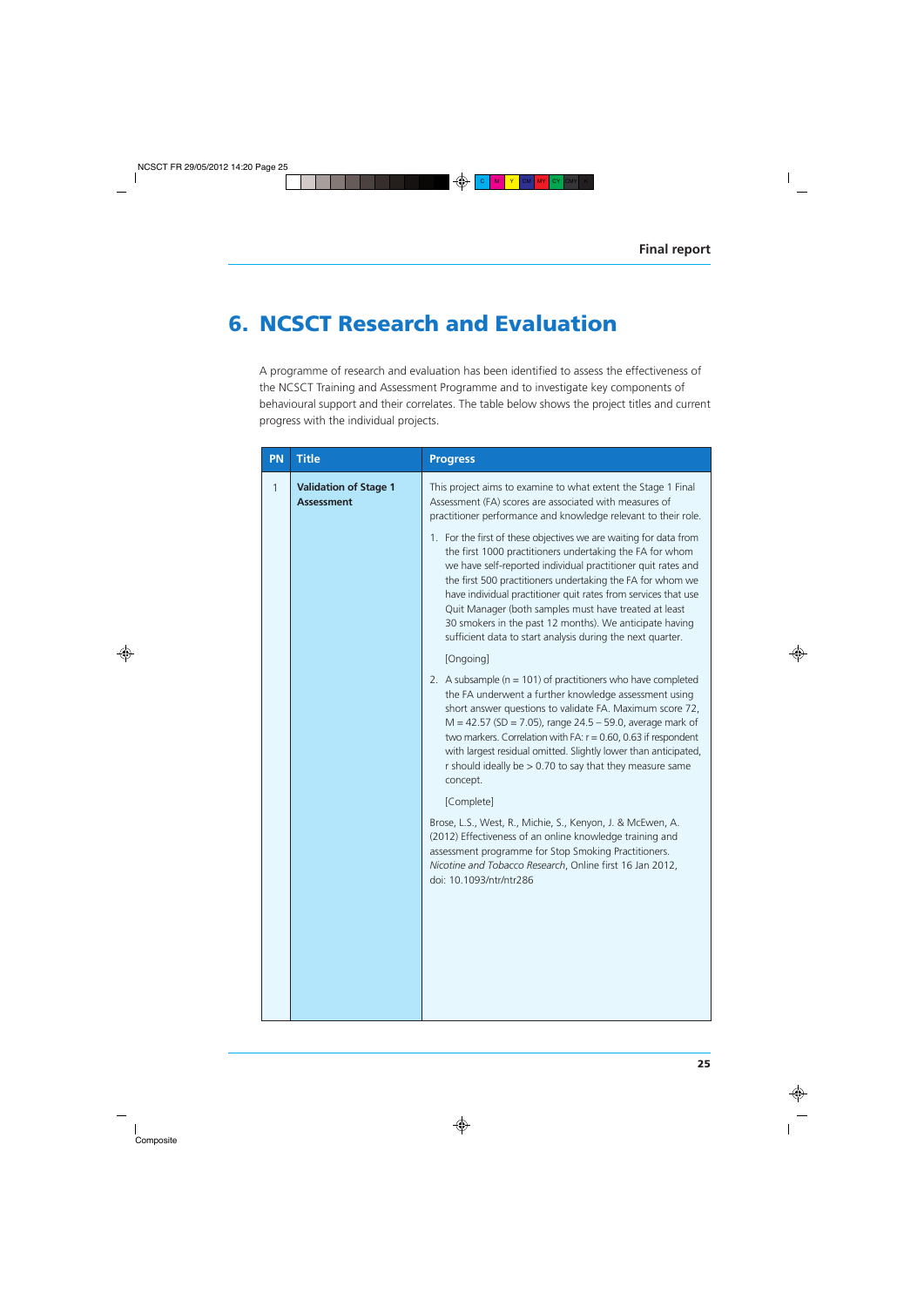| PN             | <b>Title</b>                                                                | <b>Progress</b>                                                                                                                                                                                                                                                                                                                                                                                                                                                                                                                                                                                                                                                                                                                                                                                                                                        |  |  |
|----------------|-----------------------------------------------------------------------------|--------------------------------------------------------------------------------------------------------------------------------------------------------------------------------------------------------------------------------------------------------------------------------------------------------------------------------------------------------------------------------------------------------------------------------------------------------------------------------------------------------------------------------------------------------------------------------------------------------------------------------------------------------------------------------------------------------------------------------------------------------------------------------------------------------------------------------------------------------|--|--|
| $\overline{2}$ | <b>Evaluation of Stage 1</b><br><b>Training and Assessment</b><br>Programme | Knowledge improved significantly from before using the training<br>programme to after use. Time spent on the training predicted<br>improvement. Before training, knowledge scores differed with<br>experience, prior training and time on smoking cessation but<br>all groups improved and differences were reduced after training.<br>[Complete]<br>Brose, L.S., West, R., Michie, S., Kenyon, J. & McEwen, A. (2012).<br>Effectiveness of an Online Knowledge Training and Assessment<br>Program for Stop Smoking Practitioners. Nicotine and Tobacco<br>Research, Online first 16 Jan 2012, doi: 10.1093/ntr/ntr286                                                                                                                                                                                                                                 |  |  |
| 3              | <b>Evaluation of Stage 2</b><br><b>Training Programme</b>                   | Confidence in all 16 evidence-based competences increased<br>significantly from beginning to the end of the behavioural support<br>courses (all $p < 0.001$ ). Three-month follow-up response rate<br>was 80% and significant improvement in confidence compared<br>to baseline was maintained at three-month follow-up.<br>[Complete]<br>Brose, L.S., Michie, S., West, R. & McEwen, A. (Under review)<br>Evaluation of face-to-face courses in behavioural support for<br>Stop-Smoking Practitioners. Journal of Smoking Cessation                                                                                                                                                                                                                                                                                                                   |  |  |
| 4              | <b>Association between</b><br>service characteristics<br>and performance    | There was substantial variation in success rates across intervention<br>characteristics after adjusting for smoker characteristics. Single<br>NRT was associated with higher success rates than no medication<br>(OR 1.75, 95% CI 1.39 to 2.22); combination NRT and varenicline<br>were more successful than single NRT (OR 1.42, 95% CI 1.06 to<br>1.91 and OR 1.78, 95% CI 1.57 to 2.02, respectively); group<br>support was linked to higher success rates than one-to-one support<br>(OR 1.43, 95% CI 1.16 to 1.76); primary care settings were less<br>successful than specialist clinics (OR 0.80, 95% CI 0.66 to 0.99).<br>[Complete]<br>Brose, L.S., West, R., McDermott, M.S., Fidler, J.A., Croghan, E. &<br>McEwen, A. (2011) What makes for an effective Stop-Smoking<br>Service? Thorax 66(10):924-6. doi:10.1136/thoraxjnl-2011-200251. |  |  |
| 5              | <b>Tracking service</b><br>throughput and<br>success rates                  | Analysis of routine data submitted to the DH has been carried<br>out and a paper is in preparation. A version of this paper will<br>be made available to members of the NCSCT Steering Committee<br>once it has been accepted for publication.<br>May, S., West, R., West, M., Croghan, E. & McEwen, A.<br>(In preparation) Performance of the English Stop Smoking<br>Services 2001-2011: national database analysis<br>[On-going]                                                                                                                                                                                                                                                                                                                                                                                                                    |  |  |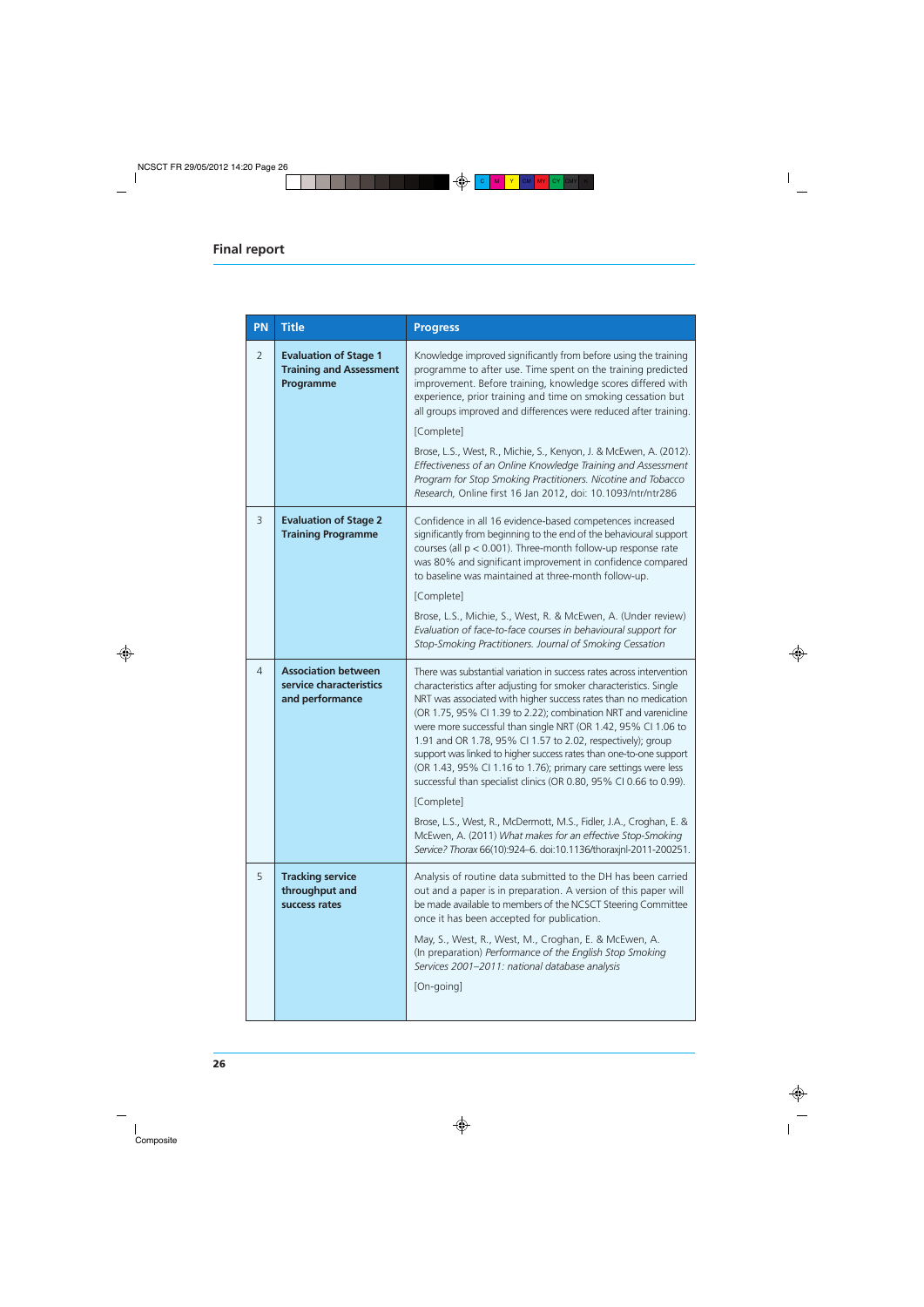| PN             | <b>Title</b>                                                                                                             | <b>Progress</b>                                                                                                                                                                                                                                                                                                                                                                                                                                                                                                                                                                                                                                                                                                                                                                                                                                                                                                                                                                                                                 |  |
|----------------|--------------------------------------------------------------------------------------------------------------------------|---------------------------------------------------------------------------------------------------------------------------------------------------------------------------------------------------------------------------------------------------------------------------------------------------------------------------------------------------------------------------------------------------------------------------------------------------------------------------------------------------------------------------------------------------------------------------------------------------------------------------------------------------------------------------------------------------------------------------------------------------------------------------------------------------------------------------------------------------------------------------------------------------------------------------------------------------------------------------------------------------------------------------------|--|
| 6              | <b>Development of a reliable</b><br>method for characterising<br>smoking cessation<br>behavioural support in<br>practice | A reliable method for identifying and categorising component<br>behaviour change techniques (BCTs) comprising smoking<br>cessation behavioural support interventions in practice has<br>been established and refined.<br>A training manual has been piloted on a sample of 10<br>trainees with no previous coding experience. Five trainees<br>were from a psychology background, and five were non-<br>psychologists (NCSCT CIC delivery team).<br>Initial feedback from training has been extremely positive;<br>trainees have found the method both useful and interesting,<br>and found the training manual to be valuable and helpful.<br>Results from the formal evaluation of the coding training<br>have demonstrated significant improvements in coding<br>self-efficacy and coding inter-rater reliability for all trainees<br>post-training (compared to baseline ratings pre-training).<br>Paper for publication in a peer-reviewed journal is currently<br>in the final stages of preparation.                     |  |
|                |                                                                                                                          | [On-going]                                                                                                                                                                                                                                                                                                                                                                                                                                                                                                                                                                                                                                                                                                                                                                                                                                                                                                                                                                                                                      |  |
| $\overline{7}$ | <b>Factors associated with</b><br>smoking cessation<br>behavioural support<br>in practice                                | Work is underway to develop a scale for rating the quality<br>of support delivered in NHS Stop smoking services.<br>It is not enough to assess whether a BCT is present or absent,<br>and whether BCTs included in service treatment manuals<br>are present/absent in practice (i.e. fidelity of delivery).<br>We also need to assess how well techniques are delivered.<br>The rating scale being developed will draw on existing<br>methods from medical training and an alcohol behaviour<br>change intervention for which a similar scale has<br>been developed.<br>The scale will not only rate whether the technique was<br>delivered 'not at all' 'poorly' 'ok' 'well' 'very well' but also<br>assess the appropriateness of the technique delivered<br>(i.e. context - whether the BCT delivered was appropriate<br>given what the client said).<br>This work is currently underway and will be piloted on<br>transcripts collected from both a face-to-face and<br>telephone-based stop smoking service.<br>[On-going] |  |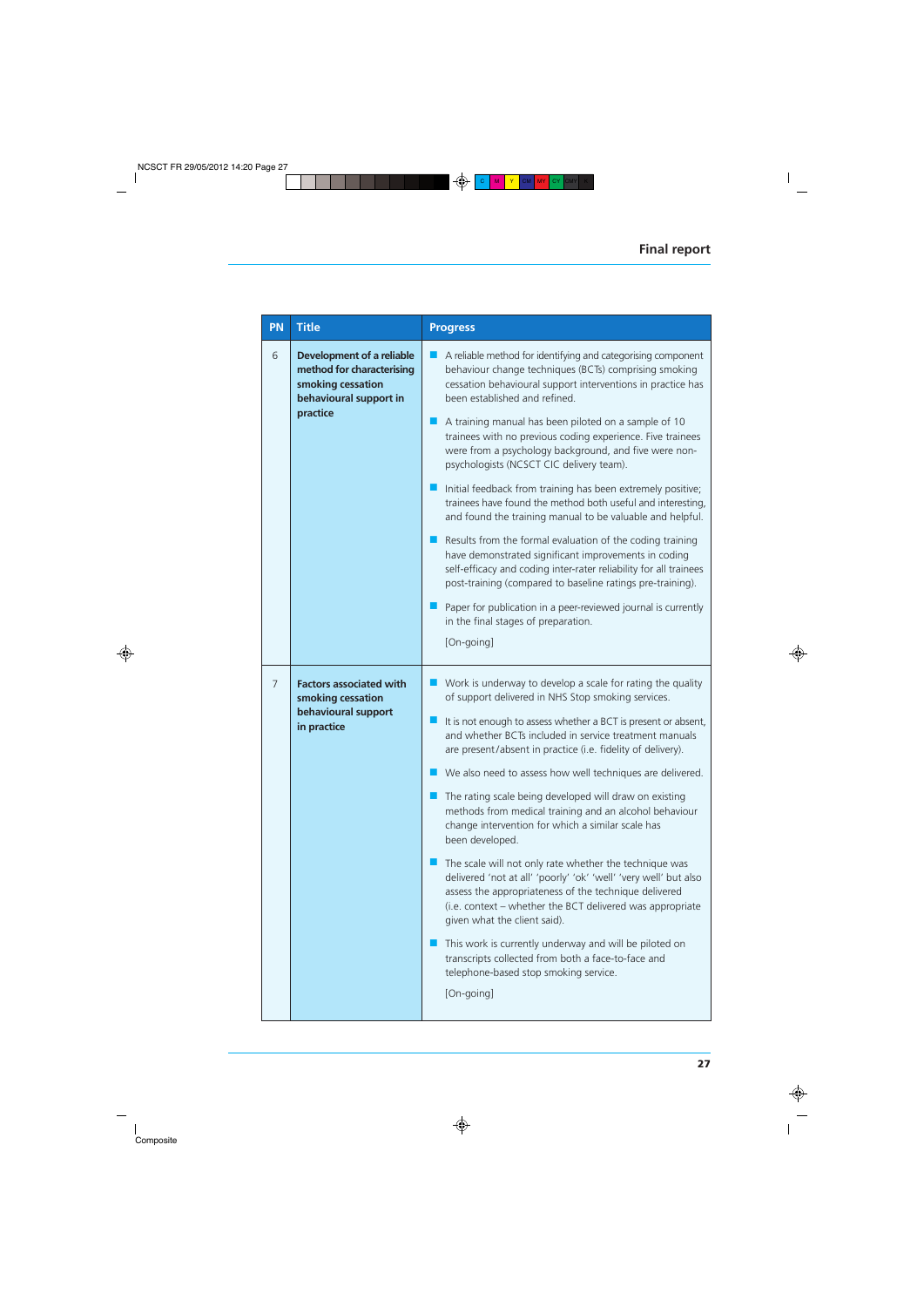| PN | <b>Title</b>                                                                 | <b>Progress</b>                                                                                                                                                                                                                                                                                                                                                                                                                                                                                                                                                                                                                                                                                                                                                                                                                                                                    |
|----|------------------------------------------------------------------------------|------------------------------------------------------------------------------------------------------------------------------------------------------------------------------------------------------------------------------------------------------------------------------------------------------------------------------------------------------------------------------------------------------------------------------------------------------------------------------------------------------------------------------------------------------------------------------------------------------------------------------------------------------------------------------------------------------------------------------------------------------------------------------------------------------------------------------------------------------------------------------------|
| 8  | <b>Association between</b><br>behavioural support in<br>practice and outcome | Data is being collected for this study in collaboration with<br>a telephone-based stop smoking service.<br>For a sample of smokers ( $n = 50$ in first instance), we are<br>audio-recording their four telephone behavioural support<br>sessions, from pre-quit to quit day ( $n = 200$ recordings in<br>total), as well as accompanying quit outcome data.<br>We plan to code these transcripts and examine association<br>between BCTs identified in the transcripts and subsequent<br>outcome data.<br>This work is an extension of that of West et al. 2010 that<br>examined which BCTs included in NHS SSSs treatment<br>manuals were linked to better quit outcomes.<br>This work will help establish which particular BCTs are<br>effective in practice, which will in turn help inform the<br>development of future training programs and treatment manuals.<br>[On-going] |
| 9  | <b>Systematic Review of</b><br>intervention fidelity and<br>training         | A systematic review is currently underway to examine the<br>extent to which behaviour change interventions assess<br>intervention fidelity and report training practitioners to<br>deliver intervention components.<br>The review will span four health behaviours, one of which<br>is smoking cessation.<br>Results from the review should help identify fidelity measures,<br>but also establish the extent to which fidelity is currently<br>considered in health behaviour change research.<br>Measuring intervention fidelity (i.e. the extent to which<br>interventions are delivered as intended, faithfully and<br>consistently) is of particular importance for behaviour change<br>interventions that are implemented widely in practice settings,<br>such as behavioural support offered by the NHS SSS.<br>[On-going]                                                  |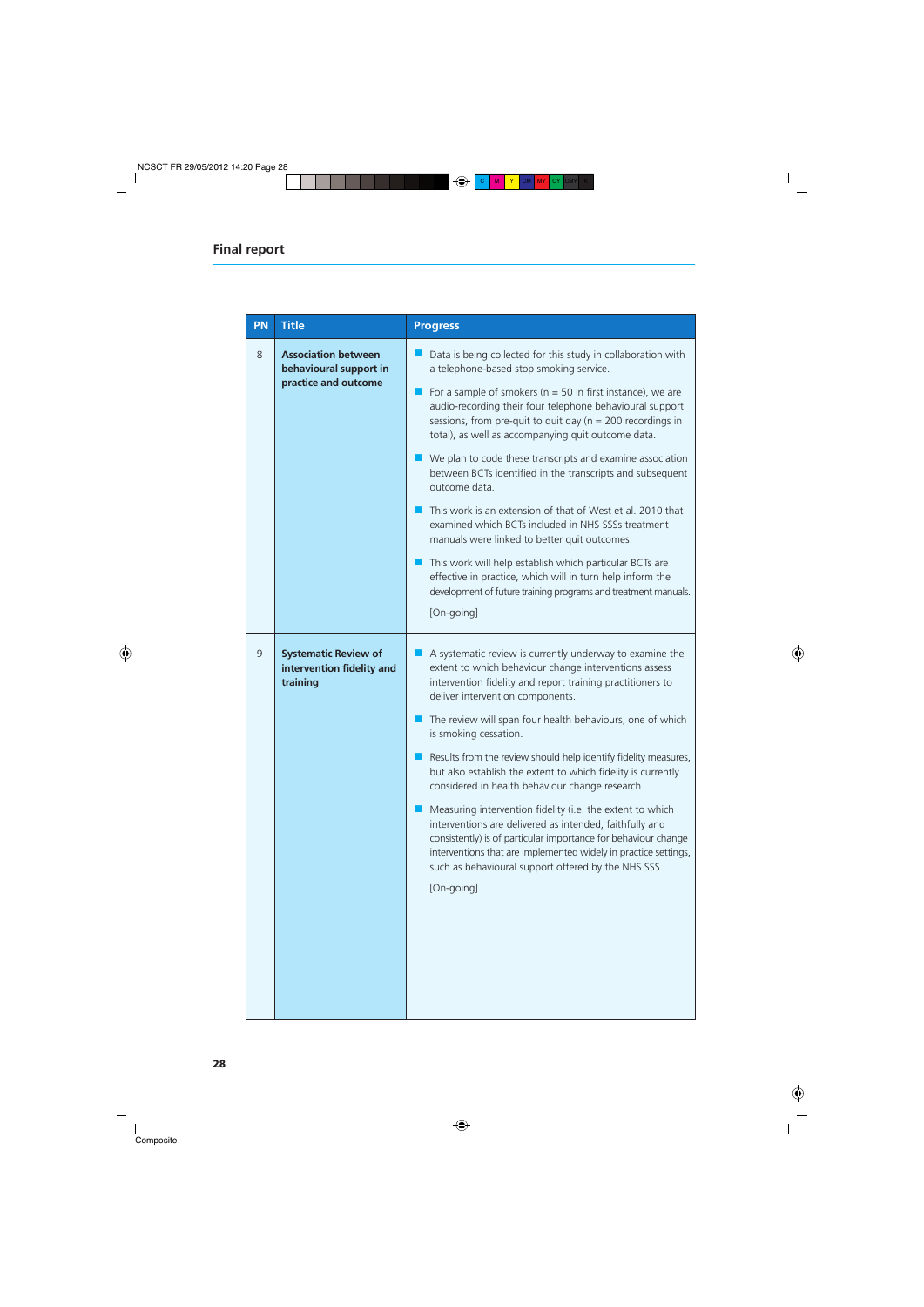| PN | <b>Title</b>                                                                                                               | <b>Progress</b>                                                                                                                                                                                                                                                                                                                                                                                                                                                                                                                                                                                                                                                                                                                                          |
|----|----------------------------------------------------------------------------------------------------------------------------|----------------------------------------------------------------------------------------------------------------------------------------------------------------------------------------------------------------------------------------------------------------------------------------------------------------------------------------------------------------------------------------------------------------------------------------------------------------------------------------------------------------------------------------------------------------------------------------------------------------------------------------------------------------------------------------------------------------------------------------------------------|
| 10 | <b>Assessing the reporting</b><br>of intervention content<br>for smoking cessation<br>behavioural support<br>interventions | Results showed that published descriptions of smoking<br>cessation behavioural support interventions are<br>largely inaccurate.<br>For the majority of studies examined, on average 50%<br>component behaviour change techniques included in the<br>original study protocol were excluded from subsequent<br>published descriptions.<br>Not only are current published intervention descriptions<br>incomplete, but also they are inaccurate and misleading.<br>This impedes successful and accurate replication,<br>interpretation and implementation of effective interventions.<br>This work was presented at the UKSBM 2011 conference<br>and a paper for publication in a peer-reviewed journal is<br>currently in the final stages of preparation. |
|    |                                                                                                                            | [On-going]                                                                                                                                                                                                                                                                                                                                                                                                                                                                                                                                                                                                                                                                                                                                               |
| 11 | <b>Annual surveys of</b><br>commissioners, managers<br>and practitioners                                                   | [Complete]<br>McDermott, M.S., Brose, L.S., West, R. & McEwen A.<br>(In preparation). Clinical practices of stop smoking practitioners<br>in the English NHS Stop Smoking Services: An online survey<br>McDermott, M., West, R., Thomson, H. & McEwen, A. (In press)<br>Translating evidence-based guidelines into practice: A survey<br>of commissioners and managers of English Stop Smoking<br>Services. BMC Public Health<br>McDermott, M., West, R., Brose, L.S. & McEwen, A. (2012)<br>Self-reported practices, attitudes and levels of training of<br>practitioners in the English NHS Stop Smoking Services.<br>Addictive Behaviors, 37(4), 498-506.<br>doi: http://dx.doi.org/10.1016/j.addbeh.2012.01.003                                      |
| 12 | <b>International and UK</b><br>survey of current smoking<br>cessation training<br>organisations                            | Two surveys have been developed (UK and International).<br>The UK survey has been completed and a database of UK<br>trainers is under construction. The international survey will<br>take place next quarter in partnership with key international<br>organisations.<br>On-going]                                                                                                                                                                                                                                                                                                                                                                                                                                                                        |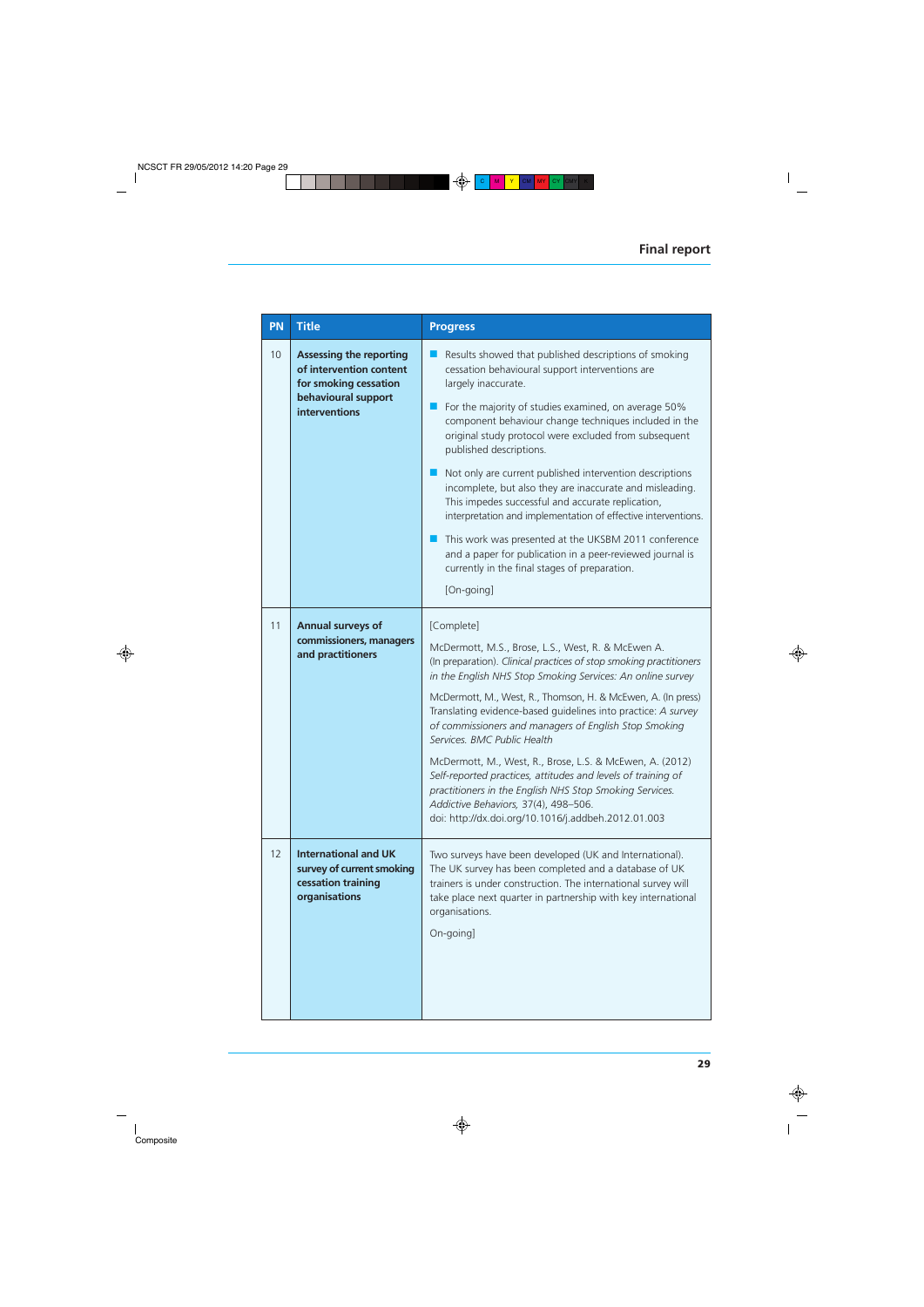# **7. Acknowledgements**

First and foremost we are grateful to the practitioners, managers and commissioners of NHS Stop Smoking Services who have been exceptionally supportive of what we have tried to achieve and who have engaged so fully with our training and assessment programmes. Special thanks go to those services who have helped us pilot our training courses: Camden PCT, Lewisham PCT, NHS Leeds, NHS Leicester City, NHS Leicestershire County and Rutland, Northumberland Care Trust, Oldham PCT and Staffordshire and Stoke-on-Trent Partnership NHS Trust

We would like to formally thank the English Department of Health for coming up with the idea for the NCSCT, for funding the centre and for their support throughout the funded period. Individuals at the Department of Health, past and present, who deserve a mention include: Tabitha Brufel, Andrew Black, Emma Croghan, Melanie McIlvar (nee Chambers), Ollie Smith and Nicola Willis.

We are also grateful for the advice and encouragement that we received from the NCSCT Steering Committee members, past and present: Linda Bauld, Sadhana Bose, Clair Harris, Patricia Hodgson, Lyn Kilner, Madge Nelson, Lesley Owen, Laura Ridout, Helen Shields, Tina Williams, Jenny Wright and Sarah Wyatt.

None of what we have achieved would have been possible without the help and support of our partner organisations: Cancer Research UK, Exchange Supplies, Fluke Design, NCSCT Community Interest Company, NHS Leeds, North 51, Prime R&D, Quit, Southampton University, Small Business Web Hosting, UK Centre for Tobacco Control Studies and University College London.

There have been a number of key people who have helped us develop both the online and the face-to-face NCSCT training courses: Anthony Aclet, Paul Aveyard, Linda Bauld, Alex Bobak, Jenny Brooks, Jonathan Campion, Tim Coleman, Emma Croghan, Fran Fahy, Janet Ferguson, Janet Fyle, Belinda Green, Simon Gilbody, Peter Hajek, Yvonne Hermon, Alexandra Higgins, Laura Jones, Fabi Lorencatto, Jo Locker, Melanie McIlvar, Glyn McIntosh, Lisa McNally, Ann McNeil, Hayden McRobbie, Susan Miller, Daniella Nash, Madge Nelson, Dominek Nguyen, Lesley Owen, Jennifer Percival, Andrew Preston, Elena Ratschen, Jayne Rowney and Linda Seymour.

We would also like to thank the trainers who have helped us to deliver the face-to-face courses: Darush Attar-Zadeh, Francine Brooks, Lisa Fendall, Lisa Humphreys, Jo Locker, Melanie McIlvar, Hayden McRobbie, Susan Millar, Jennifer Percival, Helen Shields, Gay Sutherland, Ronnie Troughton and Eleni Vangeli.

Finally we would like to thank current and past members of staff of the NCSCT: Leonie Brose, Lisa Cheung, Sue Churchill, Don Churchill, Jennie Kenyon, Hannah Kirby, Paul Lambert, Fabi Lorencatto, Máirtín McDermott, Leanne Rhodes-Robinson, Natalie Seymour, Michelle Spencer-Williams, Emma Sweet, Jennifer Tapsfield and Nicola Willis.

**Dr Andy McEwen** Executive Director

noar Mich **Professor Susan Michie** Director

Robert With **Professor Robert West**

Director

Heurin Mum.

**Heather Thomson** Associate Director